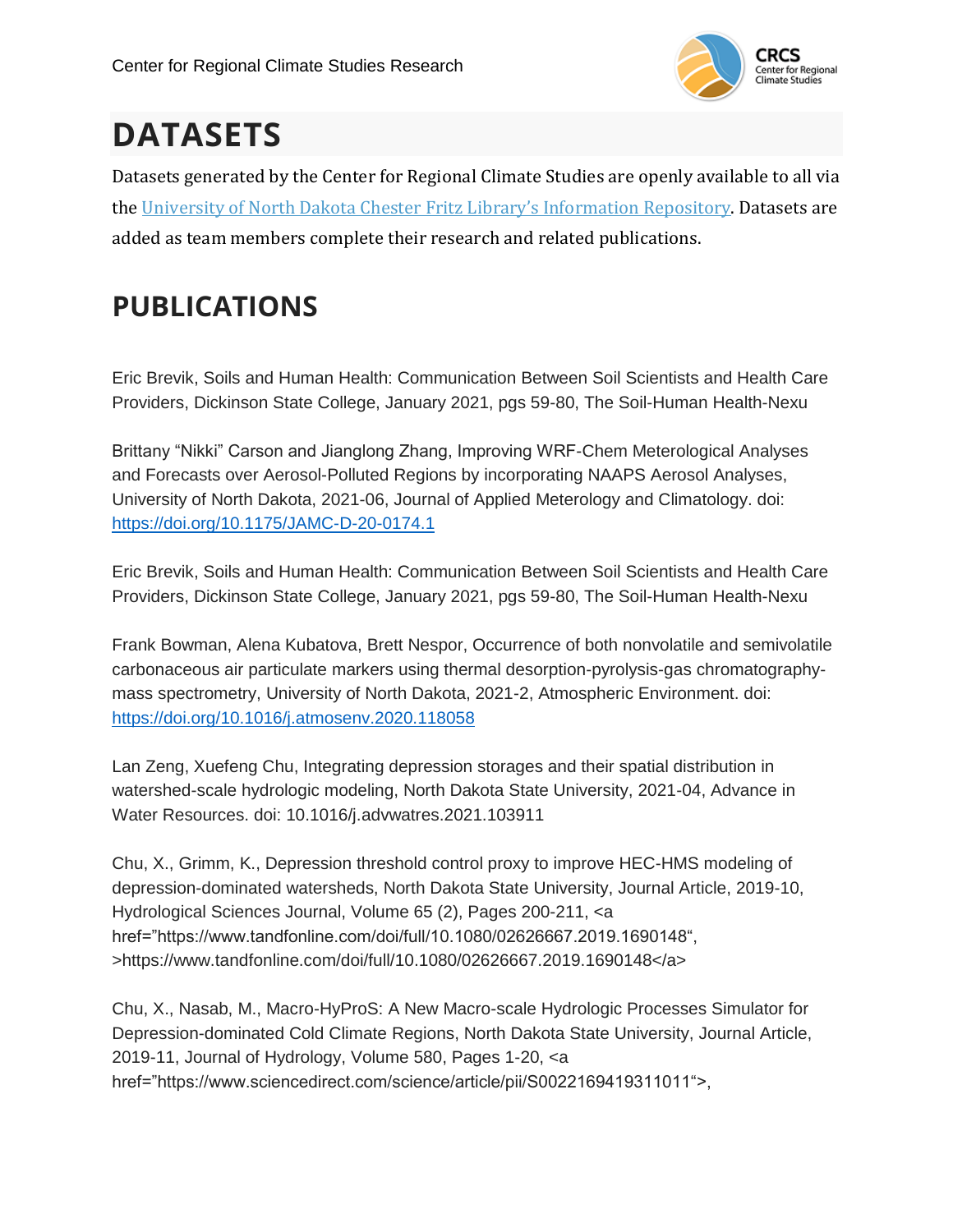

Chu, X., Wang, N. A new algorithm for delineation of surface depressions and channels, North Dakota State University, Journal Article, 2019-12, Water, Volume 12, Pages 1-14, <a href="https://www.mdpi.com/2073-4441/12/1/7">, https://www.mdpi.com/2073-4441/12/1/7</a>

Eric Brevik, Joshua Steffan, Jade Derby, Soil pathogens that may potentially cause pandemics, including severe acute respiratory syndrome (SARS) coronaviruses, Dickinson State University (DSU), 2020-09, Current Opinion in Environmental Science and Health. doi: 10.1016/j.coesh.2020.08.005

Eric Brevik, Joshua Steffan, Paul Barnhart, Soil and human health: current status and future needs, Dickinson State University (DSU), 2020-06, Air Soil, and Water Research. doi: 10.1177/1178622120934441

Eric Brevik, Joshua Steffan, Undergraduate degrees that train students for soil science careers at universities in the USA and its territories, Dickinson State University (DSU), 2020-12, Soil Science Society of America Journal. doi: 0.1002/saj2.20140

Eric Brevik, Selenium and Nano-Selenium Biofortification for Human Health: Opportunities and Challenges, Dickinson State University (DSU), 2020-09, Soil Systems. doi: 10.3390/soilsystems4030057

Hanson, Tyler, Chemistry of Inhalable Particles from Welding Fumes at Nueta Hidatsa Sahnish College, New Town, ND / North Dakota Academy of Science Proceedings of the 112th Annual Meeting, North Dakota State University, Center for Regional Climate Studies (CRCS), 2020-12- 04, 112th Proceedings of the North Dakota Academy of Science held virtually 12/4/2020

Jiyang Zhang, Haochi Zheng, Changes in Regional Snowfall in Central North America (1961- 2017): Mountain vs. Plains, University of North Dakota, Center for Regional Climate Studies (CRCS), 2019-12-07, American Geologic Union (AGU) 2019 Fall meeting in San Francisco

Jiyang Zhang, Haochi Zheng, Xiaodong Zhang, Jeffrey VanLooy, Changes in Regional Snowfall in Central North America (1961-2017): Mountain vs. Plains, University of North Dakota, Center for Regional Climate Studies (CRCS), 2020-02-01, 2020-04, [https://www.mdpi.com/2076-](https://www.mdpi.com/2076-3263/10/5/157%3c/a) [3263/10/5/157</a>](https://www.mdpi.com/2076-3263/10/5/157%3c/a)

Jon Starr, Jianglong Zhang, David Roberts, Albedo impacts of Changing Agricultural Practices in the United States through Space-Borne Analysis, University of North Dakota, 2020-09, Remote Sensing. doi: 10.3390/rs12182887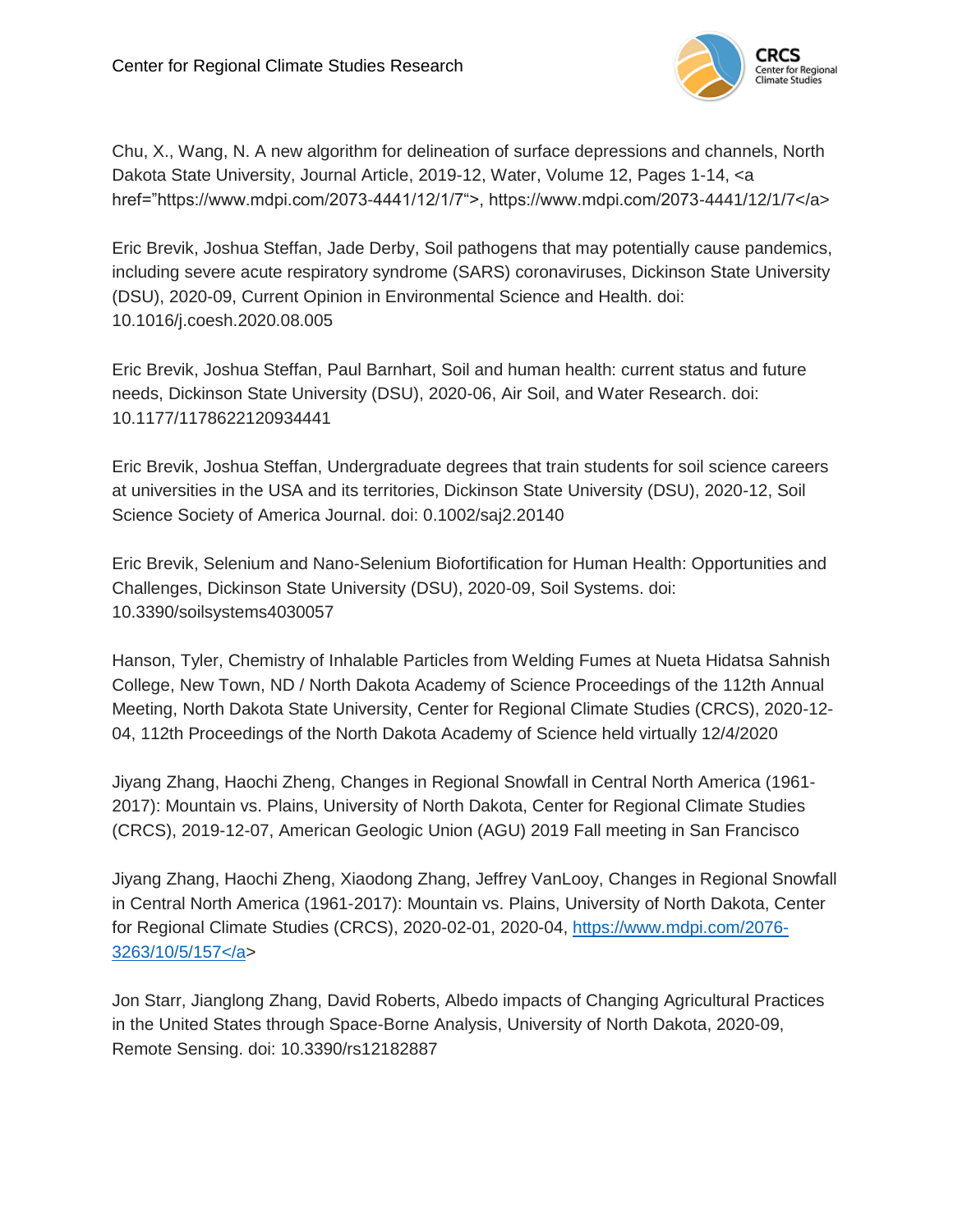

Mohammad Hadi Bazrkar, Xuefeng Chu, A new standardized baseflow index for identification of hydrologic drought in the Red River of the North Basin, North Dakota State University, 2020-08. doi: 10.1061/(ASCE)NH.1527-6996.0000414

Mohsen Tahmasebi Nasab, Xuefeng Chu, Do Sub-daily Temperature Fluctuations around the Freezing Temperature Alter Macro-scale Snowmel Simulations?, North Dakota State University, 2020-10, Journal of Hydrology. doi:<https://doi.org/10.1016/j.jhydrol.2020.125683>

Ning Wang, Xuefeng Chu, Revised Horton model for event and continuous simulations of infiltration, North Dakota State University, 2020-06, Journal of Hydrology. doi: 10.1016/j.jhydrol.2020.125215

Ning Wang, Xuefeng Chu, Xiaodong Zhang, Functionalities of Surface Depressions in Runoff Routing and Hydrologic Connectivity Modeling, North Dakota State University, 2020-12. doi: 10.1016/j.jhydrol.2020.125870

Roberts, D., Water Allocation Using the Bankruptcy Model: A Case Study of the Missouri River, North Dakota State University, Journal Article, 2020-02, Water, Volume 12 (3), Pages 619-633, [https://doi.org/10.3390/w12030619</a>](https://doi.org/10.3390/w12030619%3c/a)

Shabani, A., Zhang, X., Chu, X., Zheng, H., Mitigating Impact of Devils Lake Flooding on the Sheyenne River Sulfate Concentration, University of North Dakota, North Dakota State University, Journal Article, 2019-12, Journal of the American Water Resources Association, Pages 1-13, <a href="https://onlinelibrary.wiley.com/doi/abs/10.1111/1752-1688.12825"

Brevik, E. C., L. Pereg, P. Pereira, J. J. Steffan, L. C. Burgess, C. I. Gedeone (2019): Shelter, clothing, and fuel: Often overlooked links between soils, ecosystem services, and human health, Science of the Total Environment, Volume 651, Part 1, 15 February 2019, Pages 134-14, <https://doi.org/10.1016/j.scitotenv.2018.09.158>

Burke, M., B. Rundquist, H. Zheng (2019): Detection of Shelterbelt Density Change Using Historic APFO and NAIP Aerial Imagery. Remote Sensing, [https://www.mdpi.com/2072-](https://www.mdpi.com/2072-4292/11/3/218/htm) [4292/11/3/218/htm](https://www.mdpi.com/2072-4292/11/3/218/htm)

Chu, X., Z. Lin, M.T. Nasab, L. Zeng, K. Grimm, M.H. Bazrkar, N. Wang, X. Liu, X. Zhang, H. Zheng, Macro-scale grid-based and subbasin-based hydrologic modeling: joint simulation and cross-calibration. Journal of Hydroinformatics, 1 January 2019; 21 (1): 77–91. doi: <https://doi.org/10.2166/hydro.2018.026>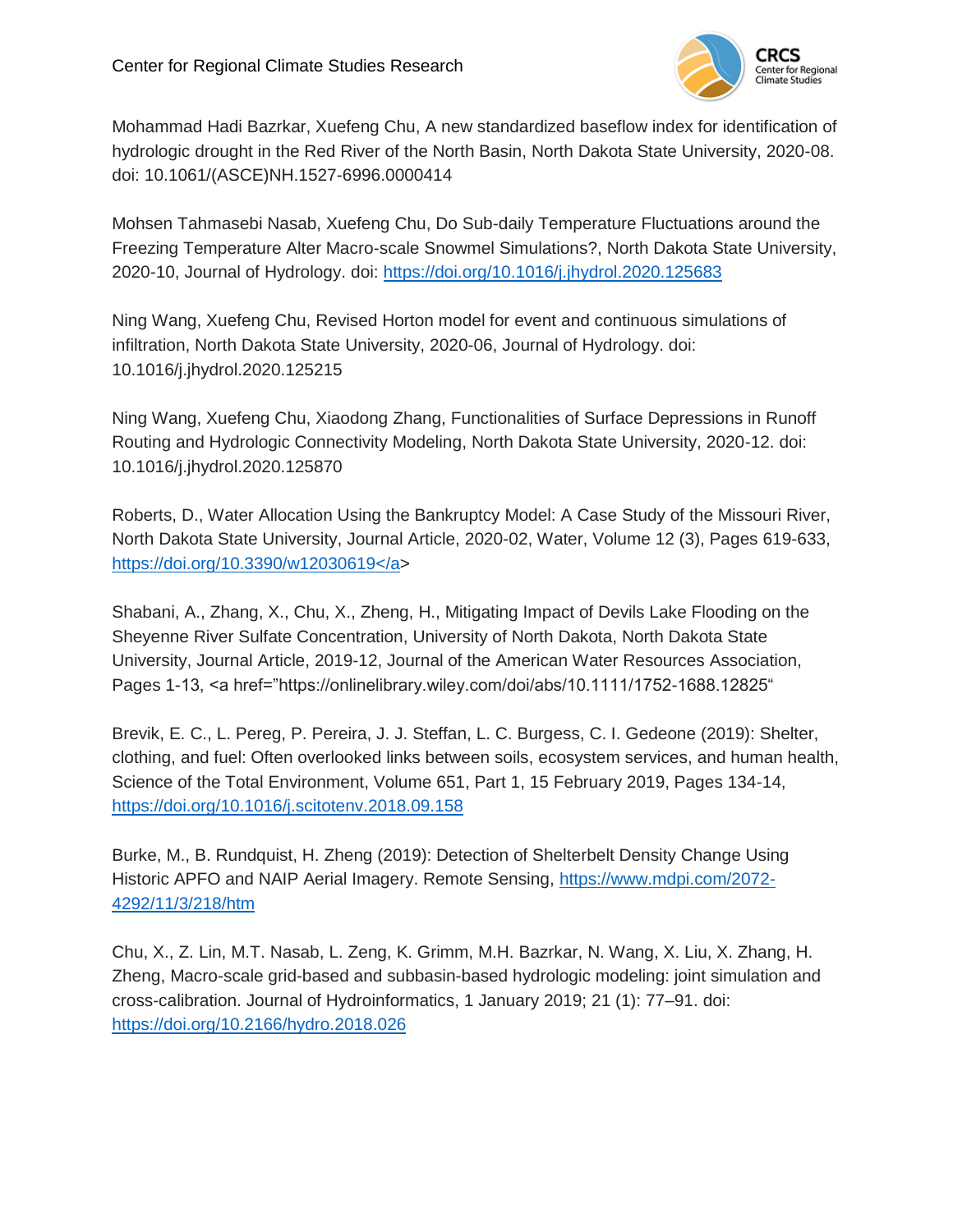

Gulbin, S., A. Kirilenko, G. Kharel, X. Zhang (2018): Wetland loss impact on long term flood risks in a closed watershed, Env. Sci. & Policy, 22 Jan 2019, <https://doi.org/10.1016/j.envsci.2018.12.032>

Kennedy, A., Hagenhoff, B., A Regime Based Evaluation of Southern and Northern Great Plains Warm Season Precipitation Events in WRF, University of North Dakota, Journal Article, 2019- 07, AMS Weather and Forecasting

Kennedy, A., Trellinger, A., Gust, G., A Climatology of Atmospheric Patterns Associated with Red River Valley Blizzards, University of North Dakota, Journal Article, 2019-05 Climate 7 (5), Article 66, <a href="https://www.mdpi.com/2225-1154/7/5/66">, https://www.mdpi.com/2225- 1154/7/5/66</a>

King A., A. Kennedy (2019): North American Supercell Environments in Atmospheric Reanalyses and RUC-2. JAMC<https://doi.org/10.1175/JAMC-D-18-0015.1>

Starr, J., Zheng, H., Zhang, J., Evaluating sensitivities of economic factors through coupled Economics-ALMANAC model system, University of North Dakota, Journal Article, 2019-05, Agronomy Journal , Volume 111 (4), Pages 1865-1878, <a href="Https://dl.sciencesocieties.org/publications/aj/first-look/">, Https://dl.sciencesocieties.org/publications/aj/first-look/</a>

Wang, N., X. Zhang, X. Chu (2019): New Model for Simulating Hydrologic Processes under Influence of Surface Depressions. ASCE [https://doi.org/10.1061/\(ASCE\)HE.1943-5584.0001772](https://doi.org/10.1061/(ASCE)HE.1943-5584.0001772)

Zhang, J., Jaker, S., Characterization and application of artificial light sources for nighttime aerosol optical depth retrievals using the VIIRS Day/Night Band, University of North Dakota, Journal Article, 2019-06, Atmospheric Measurement Techniques, Volume 12 (6), Pages 3209– 3222, <a href="https://www.atmos-meas-tech.net/12/3209/2019/amt-12-3209-2019.pdf", >https://www.atmos-meas-tech.net/12/3209/2019/amt-12-3209-2019.pdf</a>

Brevik, Eric C., J. A. Homburg, and J. A. Sandor (2018): Soils, Climate, and Ancient Civilizations. Climate Change Impacts on Soil Processes and Ecosystem Properties, Chap. 1, pp.1-28.<https://doi.org/10.1016/B978-0-444-63865-6.00001-6>

Chu, X. (2018): Quantifying Discontinuity, Connectivity, Variability, and Hierarchy in Overland Flow Generation: Comparison of Different Modeling Methods. In: Singh V., Yadav S., Yadava R. (eds) Hydrologic Modeling. Water Science and Technology Library, vol 81. Springer, Singapore. DOI: 10.1007/978-981-10-5801-1\_41.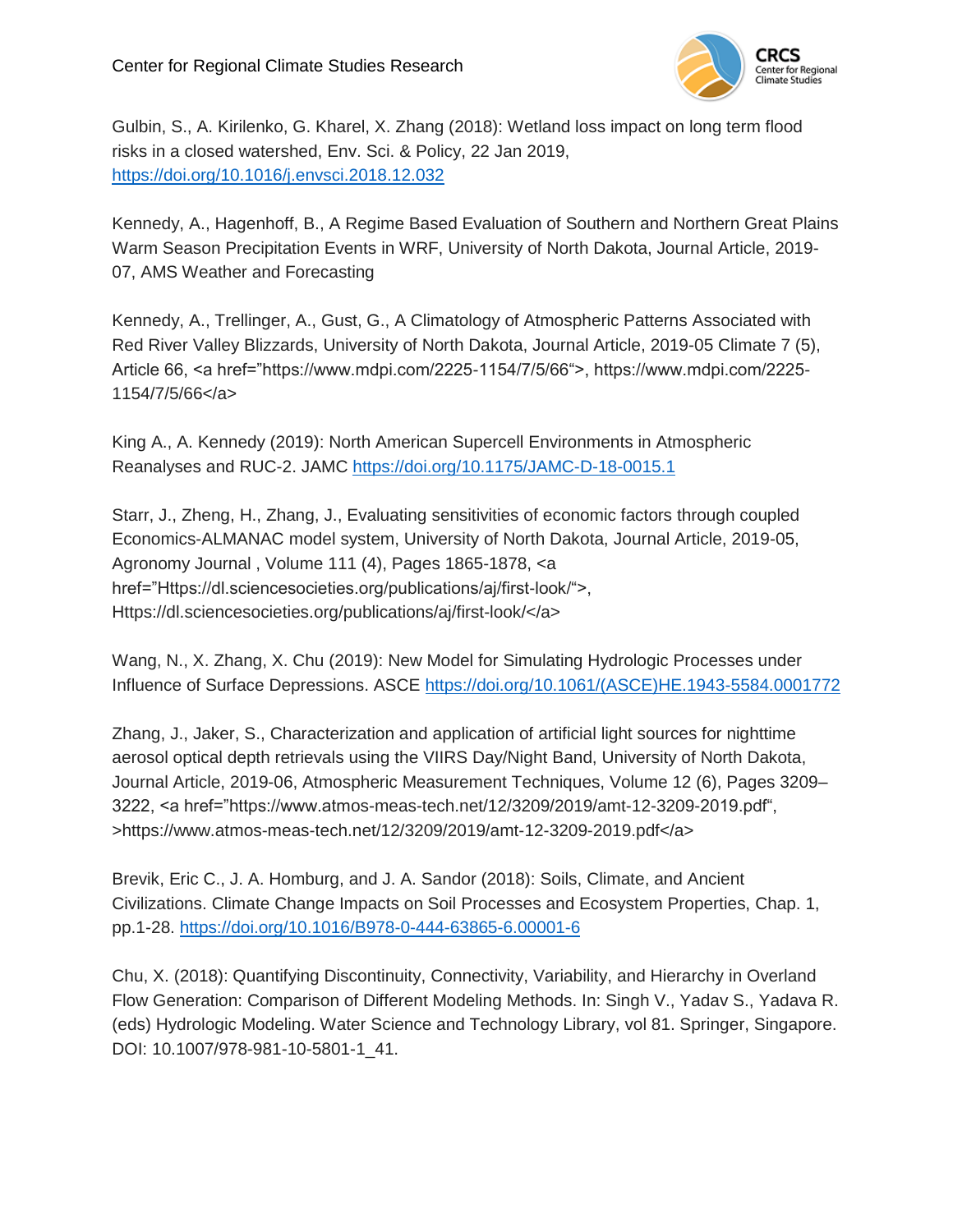

Brevik, E. C., J. J. Steffan, J. Rodrigo‐Comino, D. N. Lynn, C. Burgess, A. Cerdà (2018): Connecting the public with soil to improve human health. European Journal of Soil Science, 19 Nov 2018,<https://doi.org/10.1111/ejss.12764>

Brevik, E. C., L. Pereg, J. J. Steffan, and L. C. Burgess (2018): Soil ecosystem services and human health, Current Opinion in Environmental Science & Health, Oct 2018, Volume 5, July 2018, Pages 87-92,<https://doi.org/10.1016/j.coesh.2018.07.003>

Brevik, Eric C., J. A. Homburg, and J. A. Sandor (2018): Soils, Climate, and Ancient Civilizations. Climate Change Impacts on Soil Processes and Ecosystem Properties, Chap. 1, pp.1-28.<https://doi.org/10.1016/B978-0-444-63865-6.00001-6>

Burke, M. W. V., M. Shahabi, Y. Xu, H. Zheng, X. Zhang, and J. VanLooy (2018): Identifying the Driving Factors of Water Quality in a Sub-Watershed of the Republican River Basin, Kansas USA, Published online 2018 May 22. doi: 10.3390/ijerph15051041

Chu X., J. Xinhua, and L. Yang, 2018: Quantification of wetting front movement under the influence of surface topography. Soil Research 56, 382-395. doi: 10.1071/SR17071.

Chu, X. (2018): Quantifying Discontinuity, Connectivity, Variability, and Hierarchy in Overland Flow Generation: Comparison of Different Modeling Methods. In: Singh V., Yadav S., Yadava R. (eds) Hydrologic Modeling. Water Science and Technology Library, vol 81. Springer, Singapore. DOI: 10.1007/978-981-10-5801-1\_41.

Clint R. V. Otto, Haochi Zheng, Alisa L. Gallant, Rich Iovanna, Benjamin L. Carlson, Matthew D. Smart, and Skip Hyberg, (2018): Past role and future outlook of the Conservation Reserve Program for supporting honey bees in the Great Plains, PNAS July 17, 2018 115 (29) 7629- 7634;<https://doi.org/10.1073/pnas.1800057115>

Goines, D.C. and A. Kennedy, 2018: Precipitation from a Multi-Year Database of Convection-Allowing WRF Simulations. JGR Atmospheres, 123 doi: 10.1002/2016JD026068

Grimm, K., M. T. Nasab, and X. Chu (2018), TWI Computations and Topographic Analysis of Depression-Dominated Surfaces, Water 2018, 10(5), 663; https://doi.org/10.3390/w10050663

Grimm, K., X. Chu (2018): Modeling of spatiotemporal variations in runoff contribution areas and analysis of hydrologic connectivity. Land Degradation & Development Vol. 29, Iss. 8, 23 June 2018<https://doi.org/10.1002/ldr.3076>

Pereira, P., E.C. Brevik, and S. Trevisani, 2018: Mapping the environment. Sci. Total Environ. 610-611, 17-23. doi: 10.1016/j.scitotenv.2017.08.001.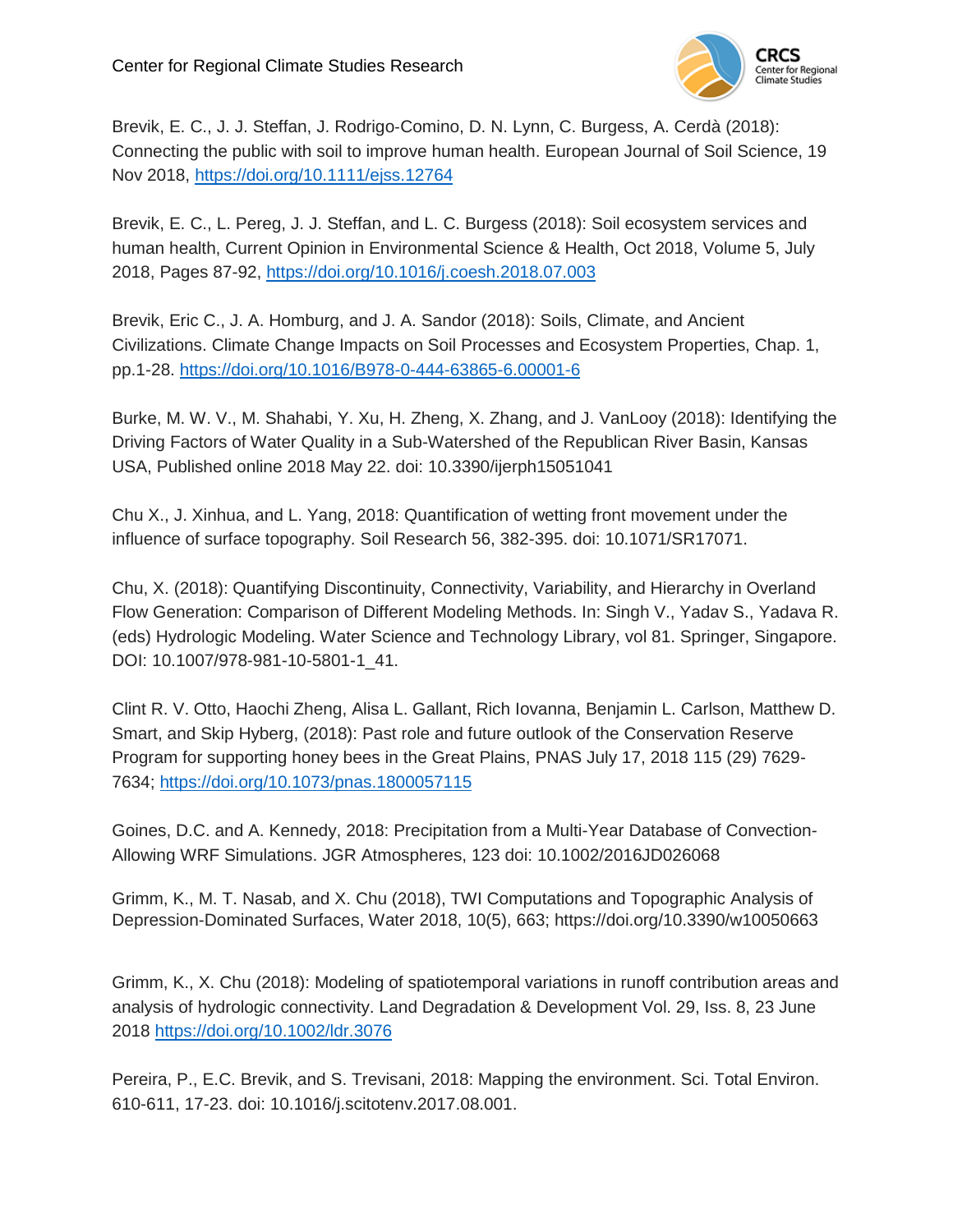

SWAT Modeling of Non-Point Source Pollution in Depression-Dominated Basins under Varying Hydroclimatic Conditions. Int. J. Environ. Res. Public Health 2018, 15, 2492. DOI:10.3390/ijerph15112492

Toth, T. D., J. R. Campbell, J. S. Reid, J. L. Tackett, M. A. Vaughan, J. Zhang, and J. W. Marquis, 2018: Minimum aerosol layer detection sensitivities and their subsequent impacts on aerosol optical thickness retrievals in CALIPSO level 2 data products. Atmos. Meas. Tech., 11, 499-514, doi: 10.5194/amt-11-499-2018

Wachenheim, C., D.C. Roberts, N. Dhingra, W. Lesch and J. Devney: Conservation Reserve Program enrollment decisions in the Prairie Pothole Region. doi: 10.2489/jswc.73.3.337 Journal of Soil and Water Conservation May/June 2018 vol. 73 no. 3 337-352 <http://www.jswconline.org/content/73/3/337>

Zhang, X., L. Hu (2018): Anomalous Light Scattering by Pure Seawater, Appl. Sci. 2018, 8(12), 2679;<https://doi.org/10.3390/app8122679>

Pereira, P., E.C. Brevik, M. Muñoz-Rojas and B. Miller, eds. (2017): Soil Mapping and Process Modeling for Sustainable Land Use Management, Elsevier, 386 pp. doi.org/10.1016/B978-0-12- 805200-6.00013-X.

Alfaro-Contreras, R., J. Zhang, J.S. Reid and S. Christopher, 2017: A study of 15-year aerosol optical thickness and direct shortwave aerosol radiative effect trends using MODIS, MISR, CALIOP and CERES. Atmos. Chem. Phys., 17, 13849-13868, 10.5194/acp-17-13849-2017.

Barnhart, P., and E. H. Gillam, 2017: Documentation of overwinter bat species presence and hibernacula use in the badlands of North Dakota Northwestern Naturalist, 98 (1), 48-56. [https://doi.org/10.1898/NWN15-34.1.](https://doi.org/10.1898/NWN15-34.1)

Bingqiang S., P. Yang, G. W. Kattawar, and X. Zhang, 2017: Physical-geometric optics method for large size faceted particles. Opt. Express. 25, 24044-24060. doi: <https://doi.org/10.1364/OE.25.024044>

Bogunovic I., P. Pereira, and E.C. Brevik, 2017: Spatial distribution of soil chemical properties in an organic farm in Croatia, Sci Total Environ. Apr 15, 584-585:535-545. doi: 10.1016/j.scitotenv.2017.01.062.

Bu, H., L. K. Sharma, A. Denton, and D. W. Franzen, 2017: Comparison of Satellite Imagery and Ground-Based Active Optical Sensors as Yield Predictors in Sugar Beet, Spring Wheat, Corn, and Sunflower. Agron. J. 109 299-308. doi:10.2134/agronj2016.03.0150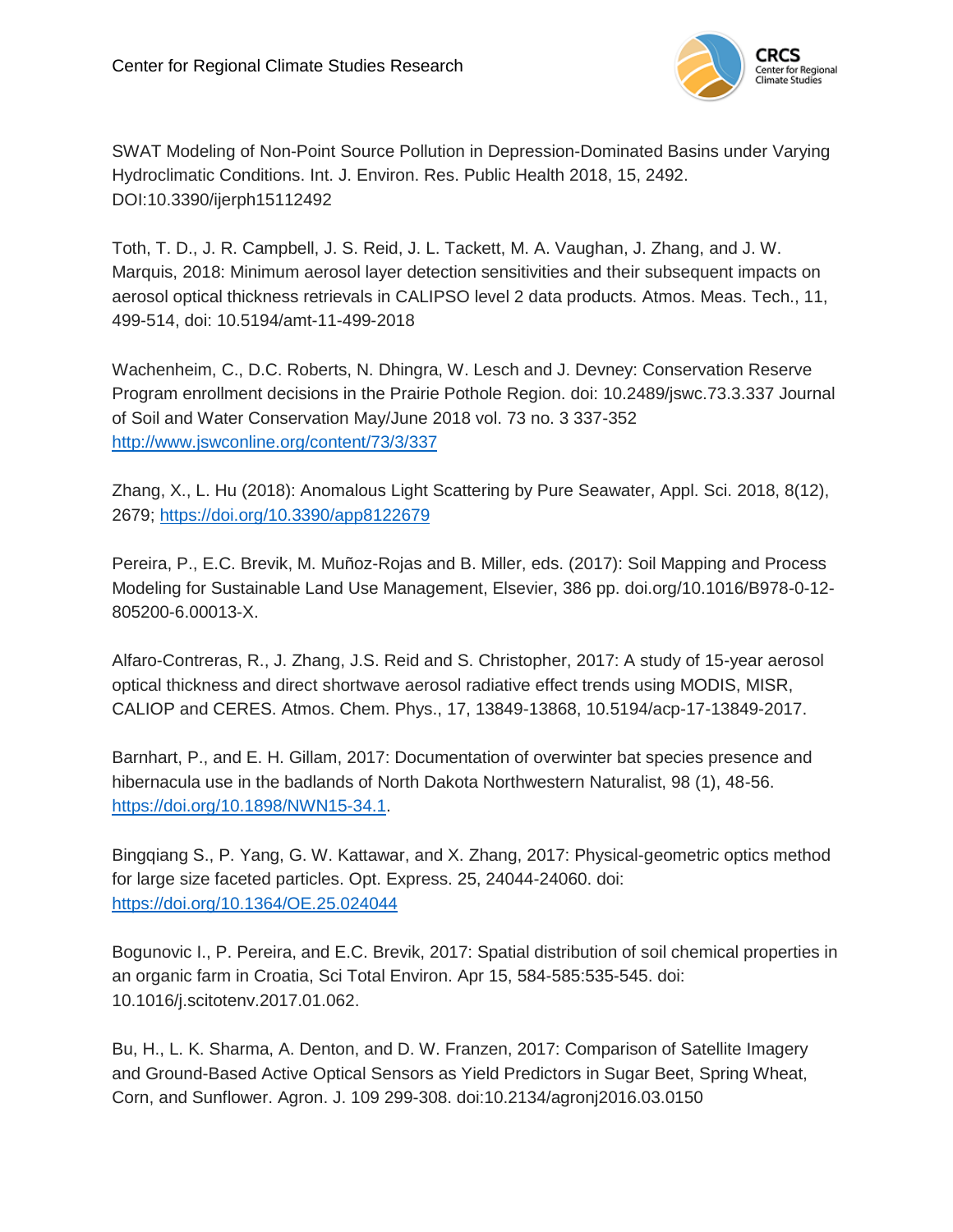

Liu, X., N. Wang, J. Shao and X. Chu, 2017: An automated processing algorithm for flat areas resulting from DEM filling and interpolation. ISPRS International Journal of Geo-Information , 6 (11), 376:1-14, doi:10.3390/ijgi6110376.

Nelson, J. J., and E. H. Gillam<,/a> 2017: Selection of Foraging Habitat by Female Little Brown Bats (Myotis lucifugus). J Mammal, 98 (1), 222-231. doi: 10.1093/jmammal/gyw181

Pereira, P., E.C. Brevik, M. Muñoz-Rojas and B. Miller, eds., 2017: Soil Mapping and Process Modeling for Sustainable Land Use Management, Elsevier, 386 pp.doi.org/10.1016/B978-0-12- 805200-6.00013-X

Shabani, A., X. Zhang, and M. Ell, 2017: Modeling Water Quantity and Sulfate Concentrations in the Devils Lake Watershed Using Coupled SWAT and CE‐QUAL‐W2. Journal of the American Water Resources Association (JAWRA) 53(4):748–760. doi: 10.1111/1752-1688.12535

Tahmasebi Nasab, M. J. Zhang, X. Chu, 2017: A new depression-dominated delineation (Dcubed) method for improved watershed modeling. Hydrological Processes. 31 (19), 3364-3378. doi:10.1002/hyp.11261

Tahmasebi Nasab, M., V. Singh, X. Chu, 2017: SWAT Modeling for Depression-Dominated Areas: How Do Depressions Manipulate Hydrologic Modeling? Water, 9(1), 58. doi:10.3390/w9010058

Wang, X., X. Chu, T. Liu, X. Cheng, and R. Whittecar, 2017: Water-soil-vegetation dynamic interactions in changing climate. Water, 9(1), 740:1-8, doi:10.3390/w9100740

Xiong, Y., X. Zhang, S. He, and D. J. Gray (2017): Re-examining the effect of particle phase functions on the remote-sensing reflectance. Appl. Opt. 56, 6881-6888. doi: 10.1364/AO.56.006881

Zhang, X., S. He, A. Shabani, P. Zhai, and K. Du, 2017: Spectral sea surface reflectance of skylight," Opt. Express, 25 (4), A1-A13. doi: 10.1364/OE.25.0000A1

Brevik, E. C., A. Baumgarten, C. Calzolari, A. Jordán, C. Kabala, B.A. Miller, and P. Pereira, 2016: Editorial: Historical perspectives and future needs in soil mapping, classification, and pedologic modeling. Geoderma, 264, 253-255. doi: 10.1016/j.geoderma.2015.09.022.

Brevik, E. C., Homburg, J. A., Miller, B. A., Fenton, T. E., Doolittle, J. A., and Indorante, S. J. 2016: Selected highlights in American soil science history from the 1980s to the mid 2010s. Catena, 146, 128-146. doi: 10.1016/j.catena.2016.06.021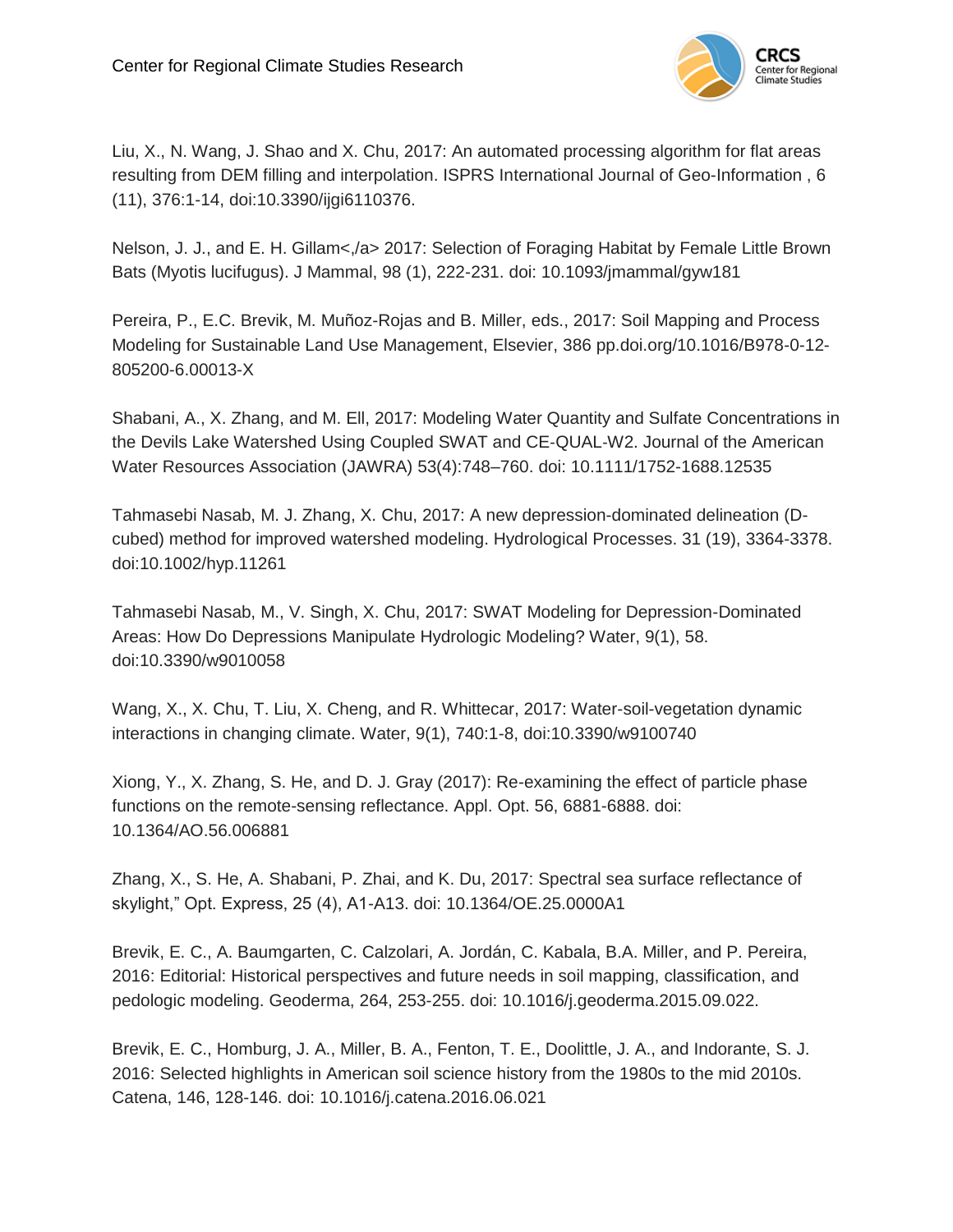

Brevik, E. C., Calzolari, C., Miller, B. A., Pereira, P., Kabala, C., Baumgarten, A., and Jordán, A. 2016: Soil mapping, classification, and pedologic modeling: History and future directions. Geoderma. 264: 256-274. doi: 10.1016/j.geoderma.2015.05.017.

Bu, H., Sharma, L. K., Denton, A., and Franzen, D. W. 2016. Sugar beet yield and quality prediction at multiple harvest dates using active-optical sensors. Agron. J. 108: 273-284. doi:10.2134/agronj2015.0268.

Franzen, D. W., Sharma, L. K., Bu, H., and Denton, A.. 2016: Evidence for the ability of active optical sensors to detect sulfur deficiency in corn. Agronomy Journal, 108, 2158-2162. doi:10.2134/agronj2016.05.0287.

Guo, H., Dou, C., Zhang, X., Han, C., and Yue, X. 2016: Earth observation from the manned low earth orbit platforms. ISPRS J. of Photogrammetry and Remote Sensing, 115: 103-118. doi:10.1016/j.isprsjprs.2015.11.004.

Habtezion, N., Nasab, M. Tahmasebi, and Chu, X.. 2016: How does DEM resolution affect microtopographic characteristics, hydrologic connectivity, and modelling of hydrologic processes? Hydrological Processes, 30, 4870-4892. doi:10.1002/hyp.10967.

Kennedy, A., Dong, X., and Xi, B. 2016: Cloud fraction at the ARM SGP site. Reducing uncertainty with self organizing maps. Theor. Appl. Climatol., 124(1), 43-54. doi: 10.1007/s00704-015-1384-3.

Khaledian, Y., Kiani, F., Ebrahimi, S., Brevik, E. C. and Aitkenhead-Peterson, J. (2016): Assessment and monitoring of soil degradation during land use change using multivariate analysis. Land Degrad. Develop., doi: 10.1002/ldr.2541

Khaledian, Y., Pereira, P., Brevik, E. C., Pundyte, N., and Paliulis, D. (2016): The influence of organic carbon and pH on heavy metals, potassium, and magnesium levels in Lithuanian podzols. Land Degrad. Develop., doi: 10.1002/ldr.2638.

Lozano-García, B., Parras-Alcántara, L., and Brevik, E. C.. 2016: Impact of topographic aspect and vegetation (native and reforested areas) on soil organic carbon and nitrogen budgets in Mediterranean natural areas, Science of The Total Environment, 544: 963-970. doi: 10.1016/j.scitotenv.2015.12.022.

Molodtsova, T., Molodtsov, S., Kirilenko, A., Zhang, X., and VanLooy, J. 2016: Evaluating flood potential with GRACE in the United States, Nat. Hazards Earth Syst. Sci., 16, 1011-1018, doi:10.5194/nhess-16-1011-2016.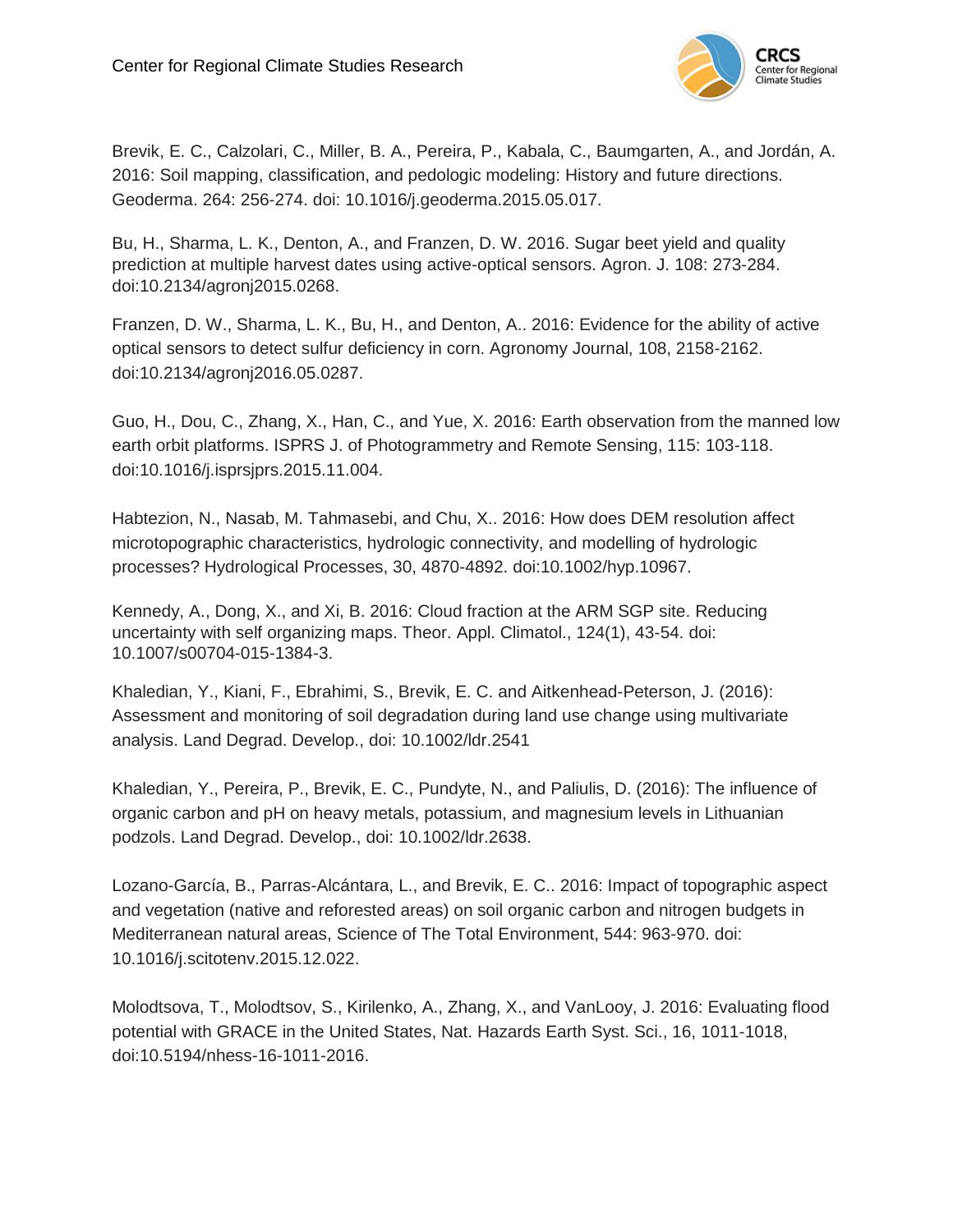

Sharma, L. K., Bu, H., Denton, A., and Franzen, D. W. 2016: Use of corn height measured with an acoustic sensor improves yield estimation with ground based active optical sensors. Computers and Electronics in Agriculture, 124, 254-262. doi: 10.1016/j.compag.2016.04.016.

Zhang, J., J.S. Reid, M. Christensen, and A. Benedetti, A. 2016: An evaluation of the impact of aerosol particles on weather forecasts from a biomass burning aerosol event over the Midwestern US: Observational-based analysis of surface temperature, Chem. Phys., 16, 6475- 6494, doi:10.5194/acp-16-6475-2016.

Carr, P. M., E.C. Brevik, R.D. Horsley, and G.B. Martin, 2015: Long-term no-tillage sequesters soil organic carbon in cool semiarid regions. Soil Horiz. 56(6), 1-7. doi:10.2136/sh15-07-0016

Choi, J., D. Roberts, and E. Lee, 2015: Forecasting oil production in North Dakota using the seasonal autoregressive integrated moving average (S-ARIMA). Natural Resources, 6(1), 16- 26. doi: 10.4236/nr.2015.61003.

Choi, J., Hearne, R., Lee, K., and Roberts, D. 2015: The relation between water pollution and economic growth using the environmental Kuznets curve: a case study in South Korea. Water International, 40(3), 499-512. doi:10.1080/02508060.2015.1036387

Chu, X.. 2015: Delineation of pothole-dominated wetlands and modeling of their threshold behaviors. Journal of Hydrologic Engineering, D5015003-p, 1-11, doi:10.1061/(ASCE)HE.1943- 5584.0001224.

Chu, X., G. Padmanabhan, and D. Bogart, 2015: Microrelief-controlled overland flow generation: Laboratory and field experiments. Applied and Environmental Soil Science. 2015, Article ID 642952. doi:10.1155/2015/642952.

DeLorme, A. 2015: "North Dakota Fisheries Investigations: Crayfish of North Dakota," North Dakota Game and Fish Department Report, 92.

Dronin, N., N. Telnova, A. Kirilenko, E. Milanova, and N. Kalutskova, 2015: Observed and projected climate change and its impact on ecosystems' productivity in forest-steppe and steppe zones of Russia and neighboring (FSU) countries. Romanian Journal of Geography, 59(2), 91- 100. [Available online]

Gehendra, K. and A. Kirilenko, 2015: Considering climate change in the estimation of long-term flood risks of Devils Lake in North Dakota. Journal of the American Water Resources Association (JAWRA). 51(5): 1221-1234. doi: 10.1111/1752-1688.12300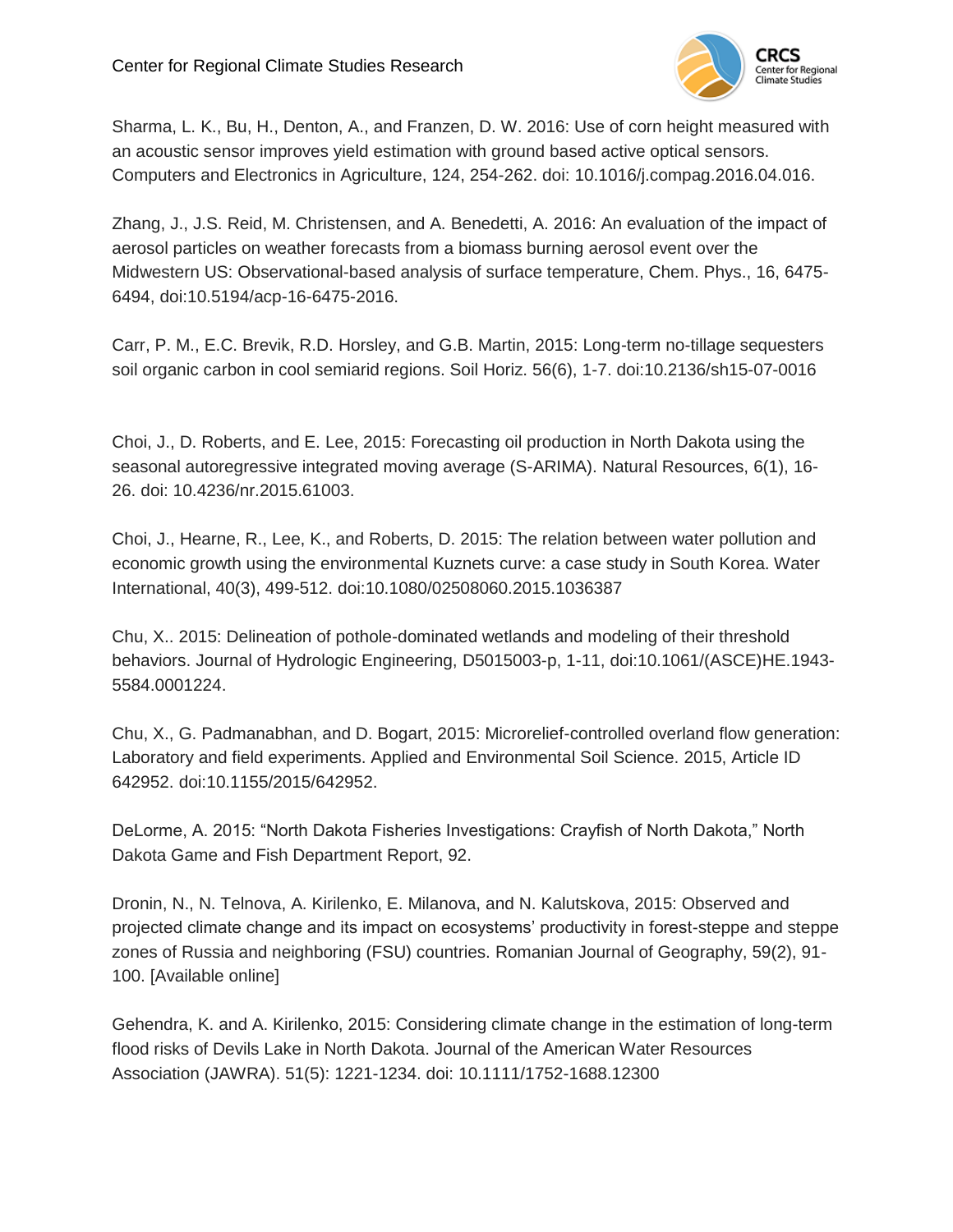

Ibáñez, J. J., R. Pérez-Gómez, C. Oyonarte, and E.C. Brevik, 2015: Are there arid land soilscapes in southwestern Europe?. Land Degrad. Develop., 26, 853–862. doi: 10.1002/ldr.2451.

Nelson, J. J., P. Barnhart, and E. Gillam, 2015: Distribution and occurrence of bat species in North Dakota. Prairie Naturalist, 47, 83-92. [Available online]

Pedrera-Parrilla, A., E.C. Brevik, E. Van De Vijver, A.J. Espejo, E.V. Taguas, J. V. Giráldez, S. Martos, and K. Vanderlinden, 2015: Effects of different topsoil properties on apparent electrical conductivity under varying soil water contents. Estudios en la Zona No Saturada, 12, 25-32. [Available online]

Sharma, L. K., H. Bu, A. Denton, and D.W. Franzen, 2015: Active-optical sensors using red NDVI compared to red edge NDVI for prediction of corn grain yield in North Dakota, U.S.A.. Sensors, 15(11), 27832-27853. doi: 10.3390/s151127832

Yang, J. and X. Chu, 2015: A new modeling approach for simulating microtopographydominated, discontinuous overland flow on infiltrating surfaces. Advances in Water Resources, 78, 80-93. http://dx.doi.org/10.1016/j.advwatres.2015.02.004

Zhang, J. and X. Chu, 2015: Impact of DEM resolution on puddle characterization: Comparison of different surfaces and methods. Water, 7(5), 2293-2313. doi:10.3390/w7052293.

Zhang, X., B. Scheving, B. Shoghli, C. Zygarlicke, and C. Wocken, C., 2015: Quantifying gas flaring CH4 consumption using VIIRS. Remote Sensing, 7(8), 9529-9541. doi:10.3390/rs70809529

Zhulu L., M.J. Anar, and H. Zheng, 2015: Hydrologic and water-quality impacts of agricultural land use changes incurred from bioenergy policies, Journal of Hydrology, 525, 429-440. doi: 10.1016/j.jhydrol.2015.04.001.

### **Proceedings**

CRCS workshop flyer 031919 [CRCS\\_workshop\\_032819\\_HPRCC.pptx](http://kennedy.atmos.und.edu/CRCS/2019_Workshop/CRCS_workshop_032819_HPRCC.pptx) [CRCS\\_workshop\\_032819\\_NDARB.pptx](http://kennedy.atmos.und.edu/CRCS/2019_Workshop/CRCS_workshop_032819_NDARB.pptx) [CRCS\\_workshop\\_032819\\_NDSCO.pptx](http://kennedy.atmos.und.edu/CRCS/2019_Workshop/CRCS_workshop_032819_NDSCO.pptx) [CRCS\\_workshop\\_032819\\_NWS.pptx](http://kennedy.atmos.und.edu/CRCS/2019_Workshop/CRCS_workshop_032819_NWS.pptx) [CRCS\\_workshop\\_032819\\_USDA.pptx](http://kennedy.atmos.und.edu/CRCS/2019_Workshop/CRCS_workshop_032819_USDA.pptx) [CRCS\\_workshop\\_032819\\_opening.pptx](http://kennedy.atmos.und.edu/CRCS/2019_Workshop/CRCS_workshop_032819_opening.pptx) [CRCS\\_workshop\\_032819\\_radar.pptx](http://kennedy.atmos.und.edu/CRCS/2019_Workshop/CRCS_workshop_032819_radar.pptx)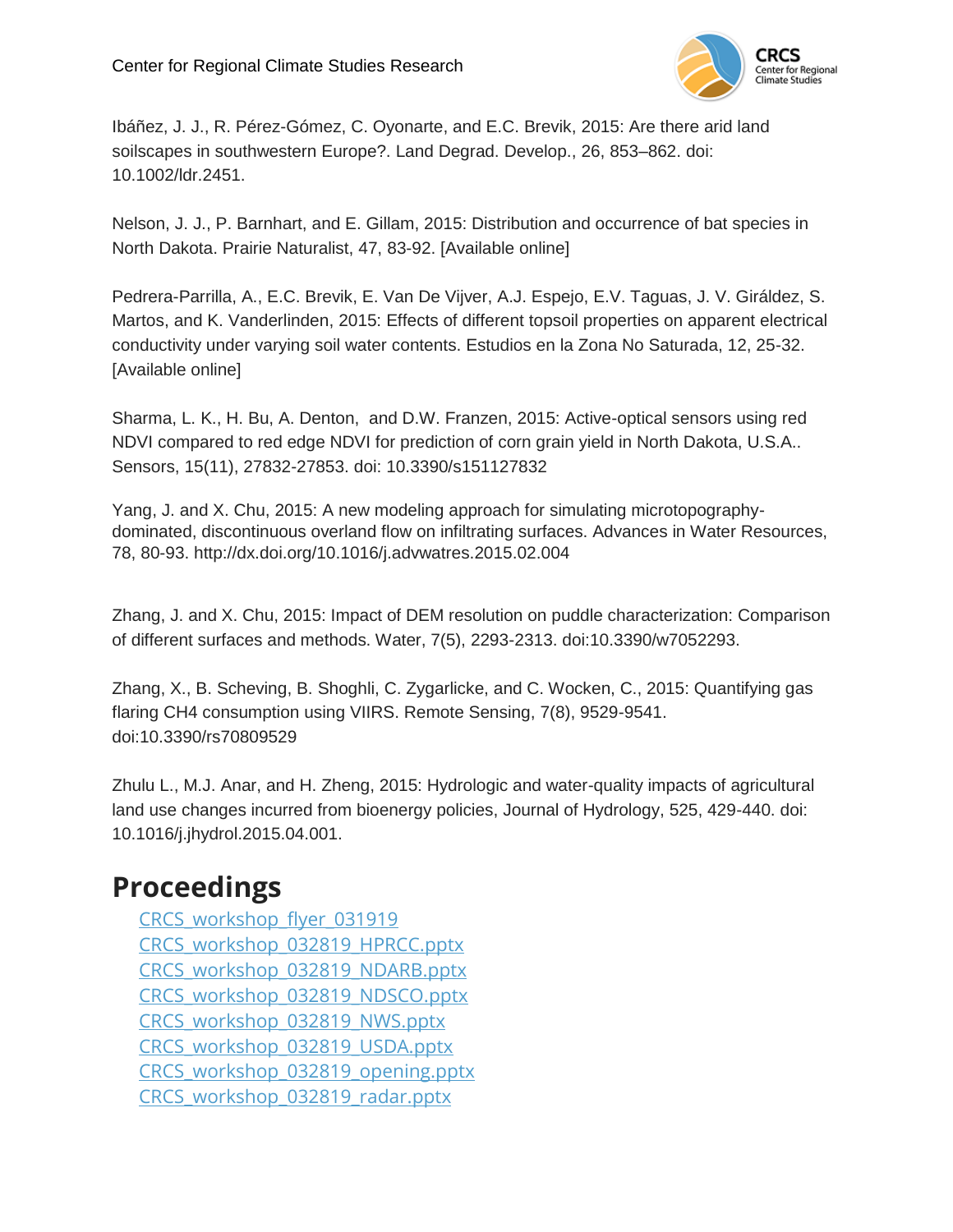

Topo-Statistical Analyses of Ponding Area versus Ponding Storage of Depression-Dominated Regions for Macro-Scale Hydrologic Modeling, World Environmental and Water Resources Congress 2018,<https://ascelibrary.org/doi/10.1061/9780784481400.039>

Denton, A. M., H. Chavan, D.W. Franzen, and J.F. Nowatzki, 2016: Window-based Regression Analysis of Field Data. 13th International Conference for Precision Agriculture, 2016. International Society of Precision Agriculture. St. Louis, MO. [Available online]

Nasab, Tahmasebi M., Xinhua, J., and Chu, X.. 2016: Modeling of subsurface drainage under varying microtopographic, soil and rainfall conditions. Proc. 2016 10th International Drainage Symposium Conference, 2016, Minneapolis, MN. doi: 10.13031/IDS.20162499952

Ahsan, M., A. Denton, (2016) Multi-scalar Analysis of Geospatial Agricultural Data for Sustainability, 2nd International Workshop on Big Data for Sustainable Development in conjunction with 2016 IEEE International Conference on Big Data, doi:10.1109/BigData.2016.7840843

Brevik, K. M., Jean, K., Bowman, M., and Bowen, B. 2015: Impact of the You're Hired! Program on Student Attitudes and Understanding of Engineering (RTP, Strand 4). Proc. 2015 ASEE Annual Conference and Exposition, Seattle, Washington. American Society for Engineering Education. doi: 10.18260/p.24228

### **Presentations**

Bazrkar Mohammad Hadi, Chu, Xuefeng, Characterization of Flash Droughts in Cold Climate Regions, North Dakota State University, North Dakota State University, American Association of Geographers (AAG) Annual Meeting 2021, 2021-04-07,

Bazrkar Mohammad Hadi, Chu, Xuefeng, Drought Identification, Categorization, and Prediction (DIC-Predict), North Dakota State University, North Dakota State University, Center for Regional Climate Studies (CRCS), 2021-04-14, ND EPSCoR 2021 State Conference, Virtual

Bazrkar Mohammad Hadi, Chu, Xuefeng, How Non-Stationarity in a Changing Climate Impacts Drought Prediction?, North Dakota State University, North Dakota State University, Center for Regional Climate Studies (CRCS), 2021-06-10, 2021 Virtual UCOWR/NIWR Annual Water Resources Conference

Brevik, Eric, Communicating the importance of soils to human health: New options and opportunities, Dickinson State University (DSU), Center for Regional Climate Studies (CRCS), 2021-04-21, Global Symposium on Soil Biodiversity

Chu, Xuefeng, Modeling of Infiltration and Unsaturated Flow under Cold Climate Conditions, North Dakota State University, Center for Regional Climate Studies (CRCS), 2021-06-10, ASCE 2021 World Environmental and Water Resources Congress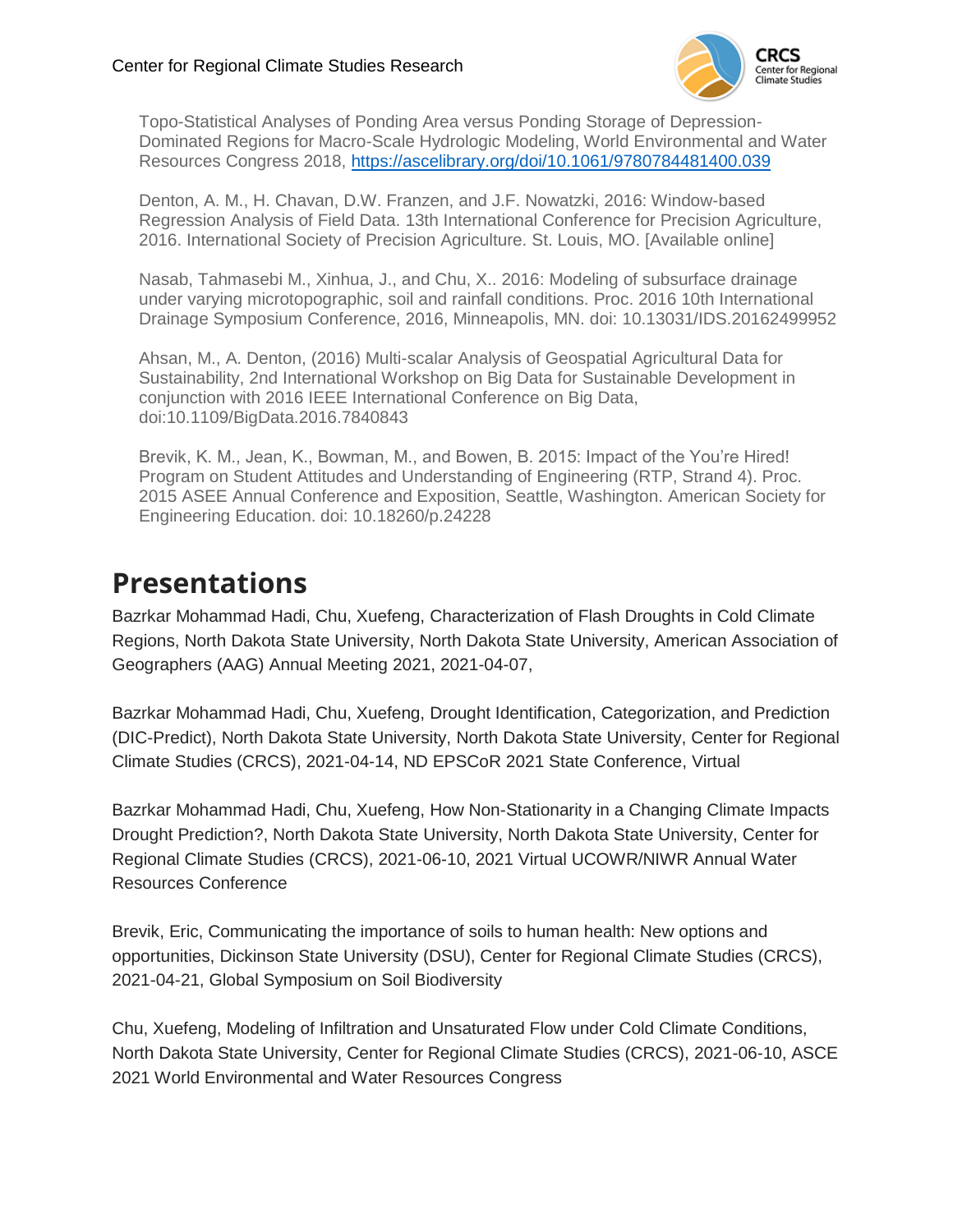

Gehrig, Katherine, DeLorme, Andre, PREDACEOUS DIVING BEETLE (FAMILY DYTISCIDAE) DISTRIBUTION CHANGES MAY INDICATE CLIMATE CHANGE IN NORTH DAKOTA , Valley City State University, Center for Regional Climate Studies (CRCS), 2021-04-14, ND EPSCoR 2021 State Conference

Kennedy, Aaron, In situ and remotely sensed observations of blowing snow during SAIL: AMF2 and other proposed instrumentation , University of North Dakota, Center for Regional Climate Studies (CRCS), 2021-06-28, SAIL/SPLASH Biweekly Webinars

Kennedy, Aaron, In-situ and remotely sensed observations of blowing snow , University of North Dakota, Center for Regional Climate Studies (CRCS), 2021-04-20, University of Wyoming Dept. of Atmospheric Sciences seminar series

Lucke, Kaela, Land Surface Model Impacts on the Atmosphere in the Northern Great Plains, University of North Dakota, Center for Regional Climate Studies (CRCS), 2021-06-23, 34th Conference on Agricultural and Forest Meteorology

Zanker, Jacob, An Innovative Method for Estimating Planting Dates using Remotely Sensed Data, University of North Dakota, Center for Regional Climate Studies (CRCS), 2021-04-14, ND state EPSCoR conference

Zhang, Jianglong, A new method for improving weather forecasting accuracy under smoky days , University of North Dakota, Center for Regional Climate Studies (CRCS), 2021-04-14, ND state EPSCoR conference

Akyuz, F., Perception of the Changing Climate in North Dakota: Opportunities, Challenges, and Misconceptions | Pioneer Seed Growers Meeting – G.F., North Dakota State University, Invited Speaker, 2020-02-28, Pioneer Seed Growers meeting held February 28, 2020 in Grand Forks, ND. Attendance at event was 30.

Akyuz, F., Perception of the Changing Climate in North Dakota: Opportunities, Challenges and Misconceptions | 2020, North Dakota Weed Control Association Annual Conference, North Dakota State University, Invited Speaker, 2020-01-08, North Dakota Weed Control Association Annual Conference held January 6-9, 2020 in Bismarck, ND.

Akyuz, F., Perception of the Changing Climate in North Dakota: Opportunities, Challenges, and Misconceptions | Pioneer Seed Growers Meeting – Fgo., North Dakota State University, Invited Speaker, 2020-02-27, Pioneer Seed Growers meeting held February 27, 2020 in Fargo, ND. Attendance at event was 30.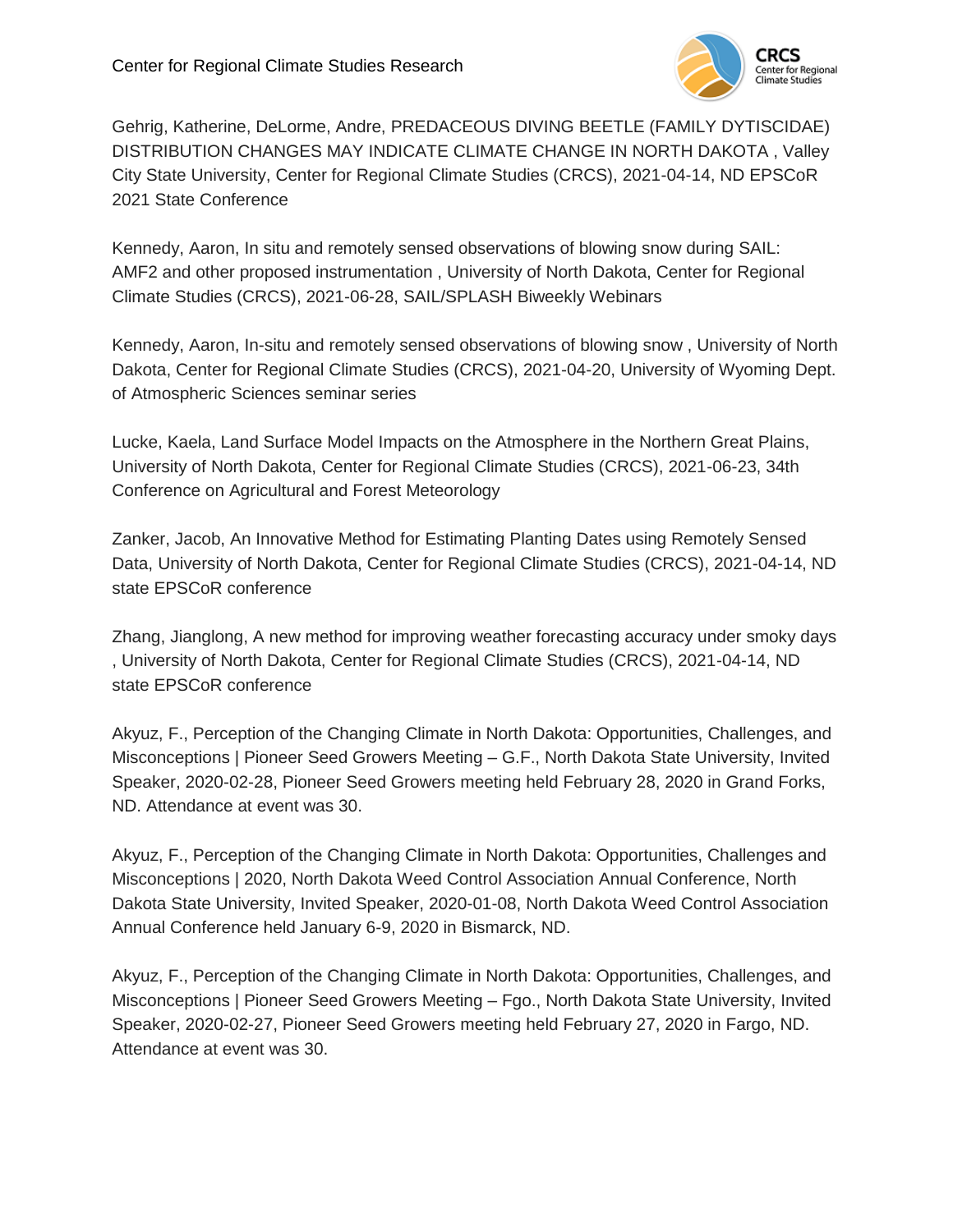

Barzrkar, M., Application of Joint Probability Distribution Function to Customize Drought Categorization based on Spatial and Temporal Distributions of Drought, North Dakota State University, Poster, 2019-12-09,AGU Fall Meeting, December 9-13, 2019, San Francisco, CA.

Brevik, E., Communicating the importance of soils to human health: New options and opportunities, Dickinson State University (DSU), Invited Speaker, 2020-03-10 Global Symposium on Soil Biodiversity

Brevik, E., Converting Sandy Soils from CRP to No-till Production Agriculture: Impacts on Soil Health, Dickinson State University (DSU), Presentation, 2020-06-01, Global Conference on Sandy Soils

Brevik, Eric, Soils and Human Health: A Future Direction for Pedology | 2020 Soil Science Society of America annual meeting, Dickinson State University (DSU), Center for Regional Climate Studies (CRCS), 2020-11-09,

Carbo, C., Evaluating WRF-Chem Model Performance for Baseline Summer Scenario over the US Northern Great Plains, University of North Dakota, Poster, 2019-12-09 2019, American Geophysical Union Fall Meeting held December 9-13, 2019 in San Francisco, CA.

Carson, B., Feasibility of Downscaling NAAPS Aerosol Fields for Incorporating More Realistic Aerosol Direct Effects in WRF-Chem Simulations , University of North Dakota, Poster, 2019-12- 13, American Geophysical Union annual meeting

Chu, X., The Puzzle of Topographic Depressions: A Decade-long Effort to Put the Pieces Together, North Dakota State University, Poster, 2019-12-09, AGU Fall Meeting, December 9- 13, 2019, San Francisco, CA.

David Franzen, A History of Phosphate Export from North Dakota, North Dakota State University, Center for Regional Climate Studies (CRCS), 2020-05-05, https://www.youtube.com/watch?v=BOyc2p-My1w&feature=youtu.be, Soil Health Webinar Series, NDSU Langdon Research Extension Center, NDSU Soil Health Team

Dennhardt, L., Grasslands in a Changing Climate: Testing assisted migration on cool-season grasses, Valley City State University, Oral, 2020-08-05, Ecological Society of America

Dennhardt, L., How do we build resilient ecosystems?, Valley City State University, Poster, 2020-02-13, North Dakota Wildlife Society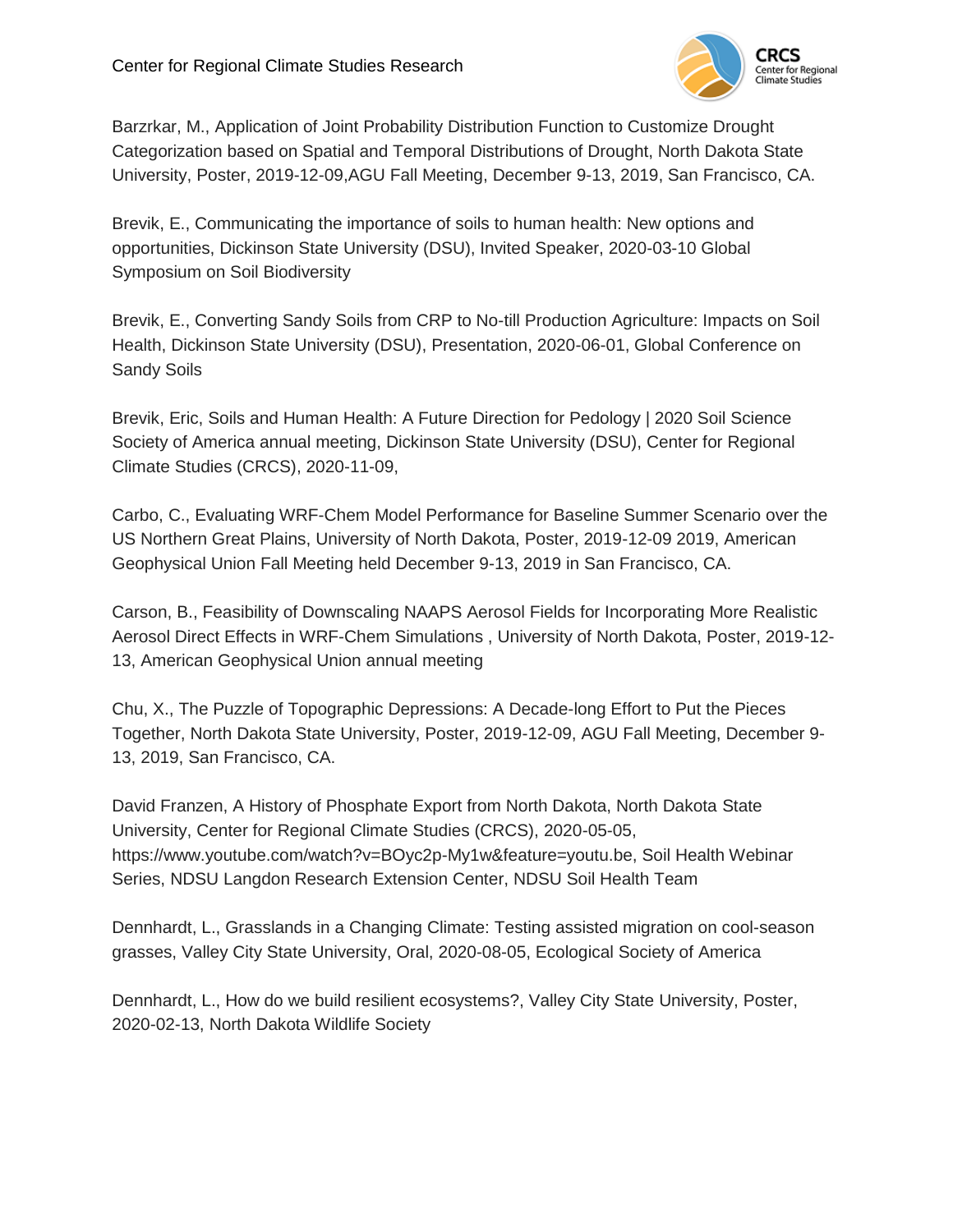

Denton , A., Large-window Techniques for Geospatial Raster Data, North Dakota State University, Presentation, 2020-02-11, 2020 South Dakota State University Data Science Symposium

Denton, A., Gomes, R., Towards high-resolution topographic variables for hydrology, North Dakota State University, Poster, 2020-04-21, EPSCoR State Conference 2020

F. Adnan Akyuz, Impacts of Changing Climate in the Northern Plains. Opportunities, Challenges and Misconceptions | 2020, Douglas County Corn and Soybean Association Annual Meeting, North Dakota State University, Center for Regional Climate Studies (CRCS), 2020-02-13, Douglas County Corn and Soybean Association Annual Meeting held 2/13/2020 in Brandon, MN.

Franzen, D., Increase in nonexchangeable ammonium after cover crop rye and forage radish | 2019 American Society of Agronomy Meetings, North Dakota State University, Poster, 2019-11- 12, 2019 American Society of Agronomy Meetings, San Antonio, TX (November 10-13, 2019)

Hanson, Tyler, Chemistry of Inhalable Particles from Welding Fumes at Nueta Hidatsa Sahnish College, New Town, ND / North Dakota Academy of Science Proceedings of the 112th Annual Meeting, North Dakota State University, Center for Regional Climate Studies (CRCS), 2020-12- 04, 112th Proceedings of the North Dakota Academy of Science held virtually 12/4/2020.

Jiyang Zhang, Haochi Zheng, Changes in Regional Snowfall in Central North America (1961- 2017): Mountain vs. Plains, University of North Dakota, Center for Regional Climate Studies (CRCS), 2019-12-07, American Geologic Union (AGU) 2019 Fall meeting in San Francisco

Joshua Steffan, Effect of Land Use Changes and Cattle Grazing on Soil Microbial Populations and Function, Dickinson State University (DSU), Center for Regional Climate Studies (CRCS), 2020-02-07, Environmental Science Seminar Series

Kennedy, A., In-Situ and Remote Sensing of Blowing/Falling Snow: A summary of ongoing and upcoming projects at the University of North Dakota, University of North Dakota, Presentation, 2019-10-24 Northern Plains Weather Workshop at St. Cloud State University

Kennedy, A., Loeb, N., Scott, A., Lucke, K., From Instrumentation to Outreach: Applications of 3D Printing to Promote Education in the Atmospheric Sciences | 2019 American Geophysical Union Fall Meeting University of North Dakota, University of North Dakota, University of North Dakota, University of North Dakota, Poster, 2019-12-12, 2019 American Geophysical Union Fall Meeting held December 9-13, 2019 in San Francisco, CA.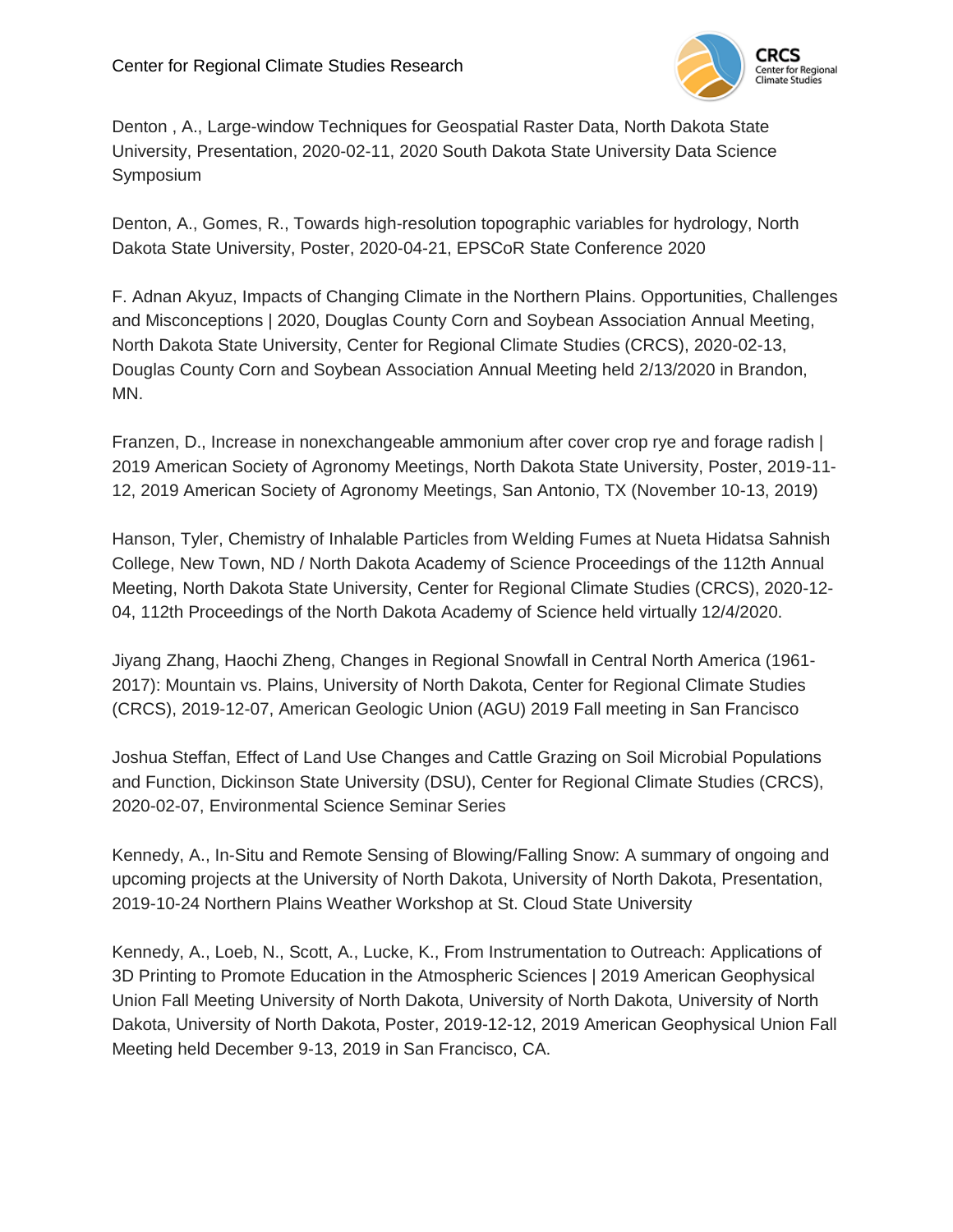

Kennedy, A., UND Research and Collaboration Oppurtunities, University of North Dakota, Invited Speaker, 2019-08-13, NWS Northern Plains SOO Workshop

Kennedy, K., Identification of Blowing Snow Events over the Northern Great Plains with GOES-16, University of North Dakota, Poster, 2019-12-12, 2019 American Geophysical Union Fall Meeting held December 9-13, 2019 in San Francisco, CA.

Lucke, K., Kennedy, A., Scott, A., Starr, J., Investigating the Impact of Land Cover Change on the Northern Great Plains | 2019 American Geophysical Fall Meeting, University of North Dakota, Presentation, 2019-12-13, 2019 American Geophysical Union Fall Meeting held December 9-13, 2019 in San Francisco, CA.

Nasab, M., Macro-scale Hydrologic Modeling for Depression-Dominated Cold Climate Regions, North Dakota State University, Poster, 2019-12-12, AGU Fall Meeting, December 9-13, 2019, San Francisco, CA.

Petermann, B., Soil Microbial Response to Long-Term Management Practices in Cotton Systems of the Texas Southern High Plains | 2019, Soil Science Society of America Annual Meeting, Dickinson State University (DSU), Oral, 2019-11-12, Soil Science Society of America Annual Meeting

Petermann, B., Microbial response to altered land management strategies in Eastern Montana | 2019, Soil Science Society of America Annual Meeting, Dickinson State University (DSU), Presentation, 2019-11-12, Soil Science Society of America Annual Meeting, San Antonio, TX.

Starr, J., An Investigation into the Impacts of Crop Type and Acreage Changes on Surface Albedo , University of North Dakota, Poster, 2019-12-09, American Geophysical Union annual meeting

Steffan, J., Out-Wintering of Livestock on Cropland Rapidly Increases Soil Organic Matter and Changes the Soils Microbial Community Structure, Dickinson State University (DSU), Poster, 2019-11-13, Soil Science Society of America Annual Meeting

Wang, N., Spatial Distribution of Depressions and Their Retention Capability at a Watershed Scale, North Dakota State University, Poster, 2019-12-10, AGU Fall Meeting, December 9-13, 2019, San Francisco, CA.

Wang, N., The Roles of Depressions in Hydrologic Processes of the Devils Lake Watershed, North Dakota State University, Oral, 2020-01-15, 37th Red River Land & Water International Summit Conference, Red River Basin Commission, held January 14-16, 2020 in Fargo, ND.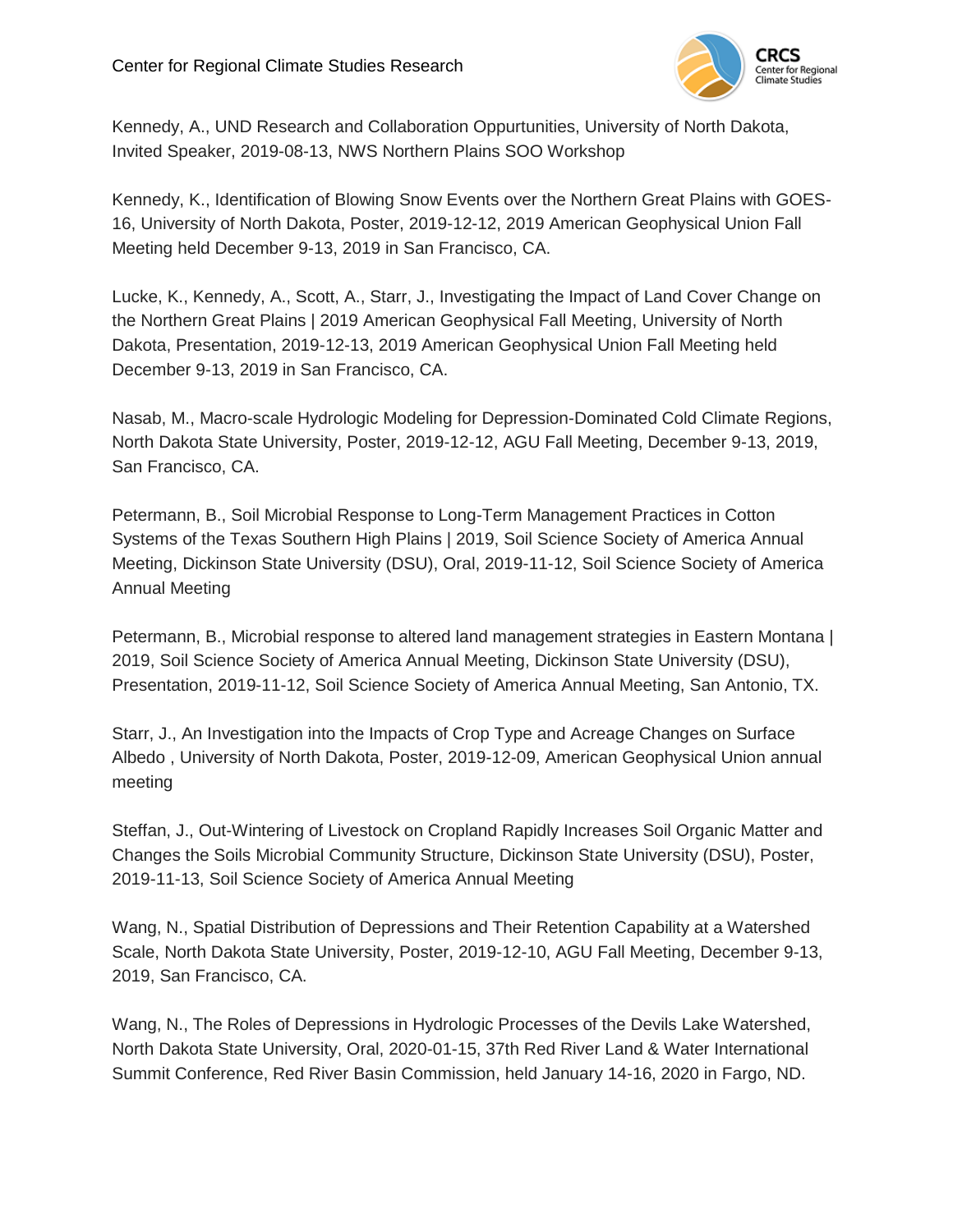

Xu, Y., Zheng, H., Habitat quality for pollinators: road ditches vs. conservation program, University of North Dakota, University of North Dakota, Presentation, 2019-12-10, American Geologic Union (AGU) 2019 Fall meeting in San Francisco

Zanker, J., An estimation of crop planting Dates through the use of remotely sensed data, University of North Dakota, Poster, 2020-01-12, 19th Annual Student Conference, American Meterological Society annual meeting

Zeng, L., Modeling of Dynamics of Runoff Contributing Areas in Depression-dominated Areas, North Dakota State University, Poster, 2019-12-11, AGU Fall Meeting, December 9-13, 2019, San Francisco, CA.

Zhang, J., Zheng, H., Zhang, X., VanLooy, J., Changes in Regional Snowfall in Central North America (1971-2017): Mountain vs. Plain University of North Dakota, University of North Dakota, University of North Dakota, University of North Dakota Presentation, 2019-12-11 AGU 2019 Fall meeting

Akyuz, A., 2017-18 Multi-year Drought Assessment, Monitoring and Response Efforts in North Dakota | ND EPSCoR 2019 Annual Conference, North Dakota State University, Poster, 2019- 03-27, 2019 ND EPSCoR Annual State Conference held 3/27/19 in Fargo, ND

Akyuz, F., Professor of Climatological Practice, State Climatologist, North Dakota State University, Oral, 2019-06-25, American Association of State Climatologists 2019 Annual Meeting

Akyuz, F., Professor of Climatological Practice, State Climatologist, North Dakota State University, Presentation, 2019-07-16, Managing and Utilizing Precipitation Observations from Volunteer Networks Annual Conference

Ali, M., Microplastic Contamination in the Environment, University of North Dakota, Poster, 2019-03-27, ND EPSCoR 2019 State Conference, Fargo, ND

Badarch, B., Crop Yield Potential for Five Crops in North Dakota Based on Soils and Climate | ND EPSCoR 2019 Annual Conference, North Dakota State University, Oral, 2019-03-27, 2019 ND EPSCoR Annual State Conference held 3/27/19 in Fargo, ND

Bajwa, D., Cellulose Nanocrystals – A Sustainable Material for Improving the Performance Characteristics of Poly (lactic Acid) based Composites | ND EPSCoR 2019 Annual Conference, North Dakota State University, Nueta Hidatsa Sahnish College (Formerly known as Fort Berthold Community College) Oral, 2019-03-27 2019 ND EPSCoR Annual State Conference held 3/27/19 in Fargo, ND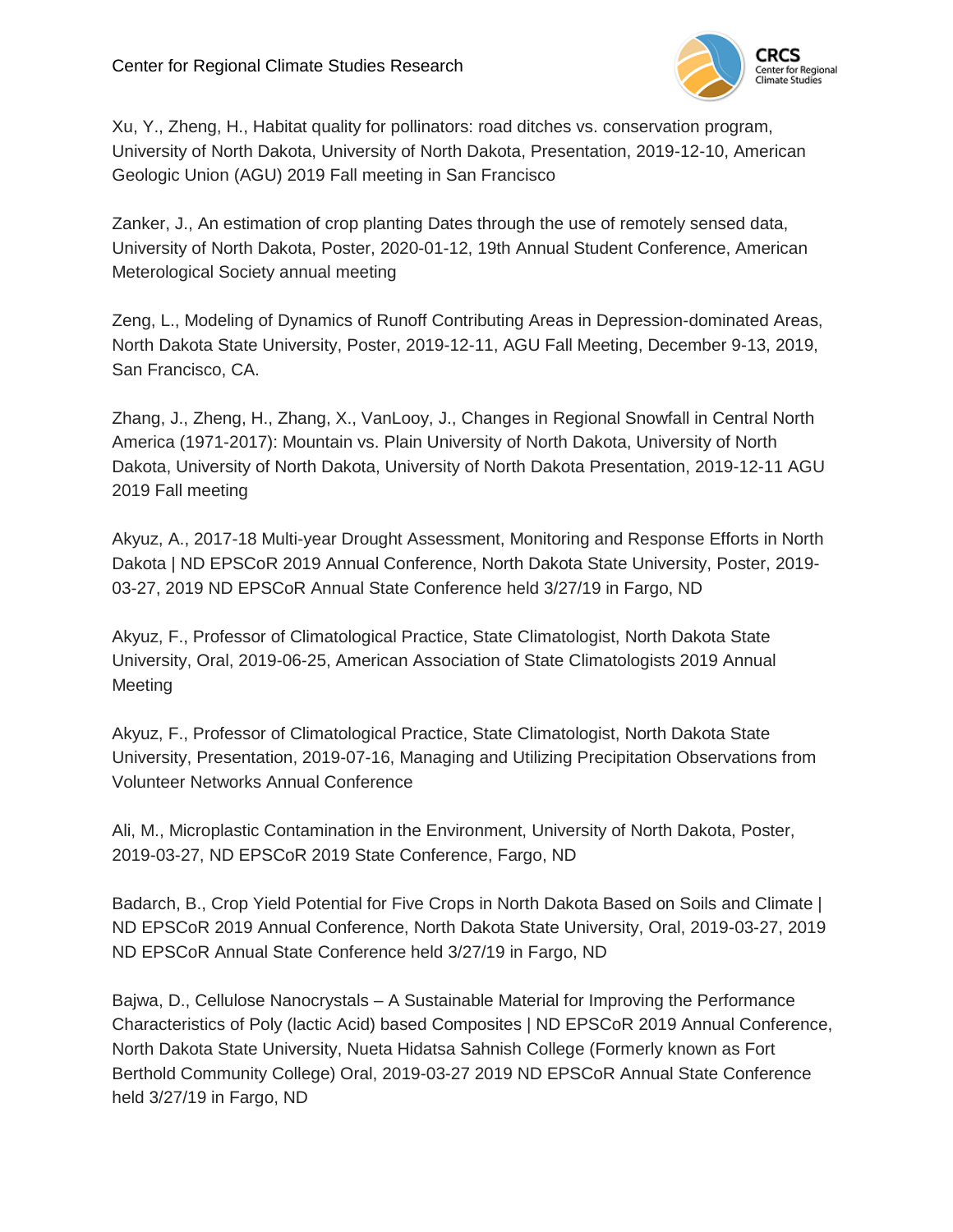

Bazrkar, M., Hydroclimatic Aggregate Drought Index for Identification of Droughts in Cold Climate Regions | ND EPSCoR 2019 Annual Conference, North Dakota State University, Poster, 2019-03-27, 2019 ND EPSCoR Annual State Conference held 3/27/19 in Fargo, ND

Bazrkar, M., Macro-scale Grid-based Hydrologic Modeling and Drought Identification in the Red River of the North Basin, North Dakota State University, Oral, 2020-01-15, 37th Red River Land & Water International Summit Conference, Red River Basin Commission

Bohn, K., Effects of Land Management on Photosynthetic Parameters | ND EPSCoR 2019 Annual Conference, Dickinson State University (DSU), Poster, 2019-03-27, This research analyzes the effects of land management on photosynthetic parameters at both the canopy and leaf levels utilizing a PhotosynQ and GreenSeeker device to measure chlorophyll content, PhiNPQ, Phi2, and PhiNO, which indicate light and nutrient usage. The results demonstrate that cropland absorbed and utilized light more efficiently by converting CO2 into carbohydrates rather than into heat or damaging energy compared to idle CRP land; thereby, potentially reducing the amount of atmospheric CO2.

Brevik, E., Overlooked links between soils, provisioning ecosystem services, and human health, Dickinson State University (DSU), Presentation, 2019-04-12, 2019 European Geosciences Union General Assembly

Brevik, E., Soils, Provisioning Ecosystem Services, and Human Health: Overlooked Links | ND EPSCoR 2019 Annual Conference, Dickinson State University (DSU), Poster, 2019-03-27, 2019 ND EPSCoR Annual State Conference held 3/27/19 in Fargo, ND

Burke, M., Detection of Shelterbelt Density Change Using Historic APFO and NAIP Aerial Imagery, University of North Dakota, Poster, 2019-03-27, ND EPSCoR 2019 State Conference, Fargo, ND

Carlos, C., Air pollution over the Northern Great Plains: A WRF-Chem Modeling Study, University of North Dakota, Poster, 2019-03-27, ND EPSCoR 2019 State Conference, Fargo, ND

Carson, B., Improving regional weather forecasts for the Northern Great Plains with Combine Use of NAAPS and WRF-Chem Modeling duringheavy smoke events , University of North Dakota, Poster, 2019-03-27, ND EPSCoR 2019 State Conference, Fargo, ND

Chowdhury, N., Roberts, D., Modeling North Dakota Farmers' Acreage Allocation for Five Major Crops: A Spatially-weighted Seemingly Unrelated Tobit Approach, North Dakota State University, Poster, 2019-07-23, 2019 Agricultural and Applied Economics Annual Meeting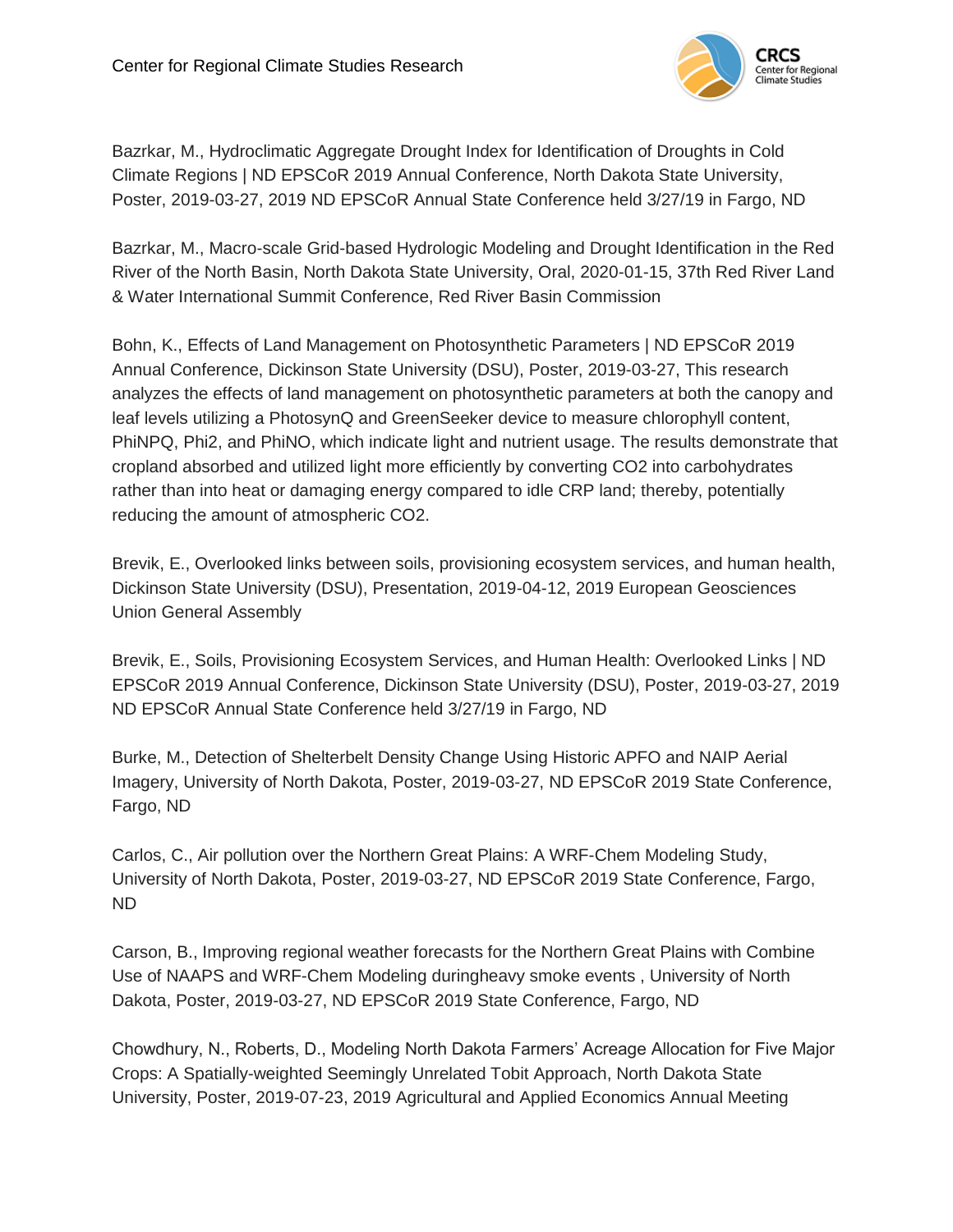

Chu, X., Modeling of Soil Water Drainage and Redistribution during Dry Time Periods, North Dakota State University, Oral, 2019-05-21, ASCE 2019 World Environmental and Water Resources Congress, May 19-23, 2019, Pittsburgh, PA

Dennhardt, L., Does assisted migration work for three common cool-season grasses? | ND EPSCoR 2019 Annual Conference Valley City State University, Poster, 2019-03-27, 2019 ND EPSCoR Annual State Conference held 3/27/19 in Fargo, ND

Denton, A., Window-based features for high-resolution remotely-sensed imagery, North Dakota State University, Poster, 2019-03-27, ND EPSCoR State Conference

Dusek, N., Fractal dimension as an image transformation tool, North Dakota State University, Poster, 2019-03-27, EPSCoR Annual Conference

Franzen, D., North Dakota Nutrient Recommendations, Past, Present and Future, North Dakota State University, Invited Speaker, 2019-01-23, Soil and Soil Water Workshop, Fargodome, Fargo, ND

Franzen, D., Integrated Approach for Site-Specific Nitrogen Management in North Dakota, USA, North Dakota State University, Oral, 2019-07-09, 12th European Conference on Precision **Agriculture** 

Gomes, R., Incorporating Data Mining and Iterative Aggregation on Geospatial Datasets to Understand Soil Health in Depressions., North Dakota State University, Poster, 2019-03-27, ND EPSCoR State Conference

Jackson, A., Monarchs on the Prairie: Danaus plexippus Egg and Larval Density at Urban and Rural Sites in the Red River Valley | ND EPSCoR 2019 Annual Conference, United Tribes Technical College, Poster, 2019-03-27, 2019 ND EPSCoR Annual State Conference held 3/27/19 in Fargo, ND

Kennedy, A., Identifying Northern Great Plains Blizzards in the Past, Present, and Future, University of North Dakota, Oral, 2019-01-09, https://ams.confex.com/ams/2019Annual/meetingapp.cgi/Paper/353239, 99th Annual Meeting of the American Meteorological Society

Kennedy, A., Convective Environments in Atmospheric Reanalyses, University of North Dakota, Poster, 2019-07-24, Gordon Research Conference on Radiation and Climate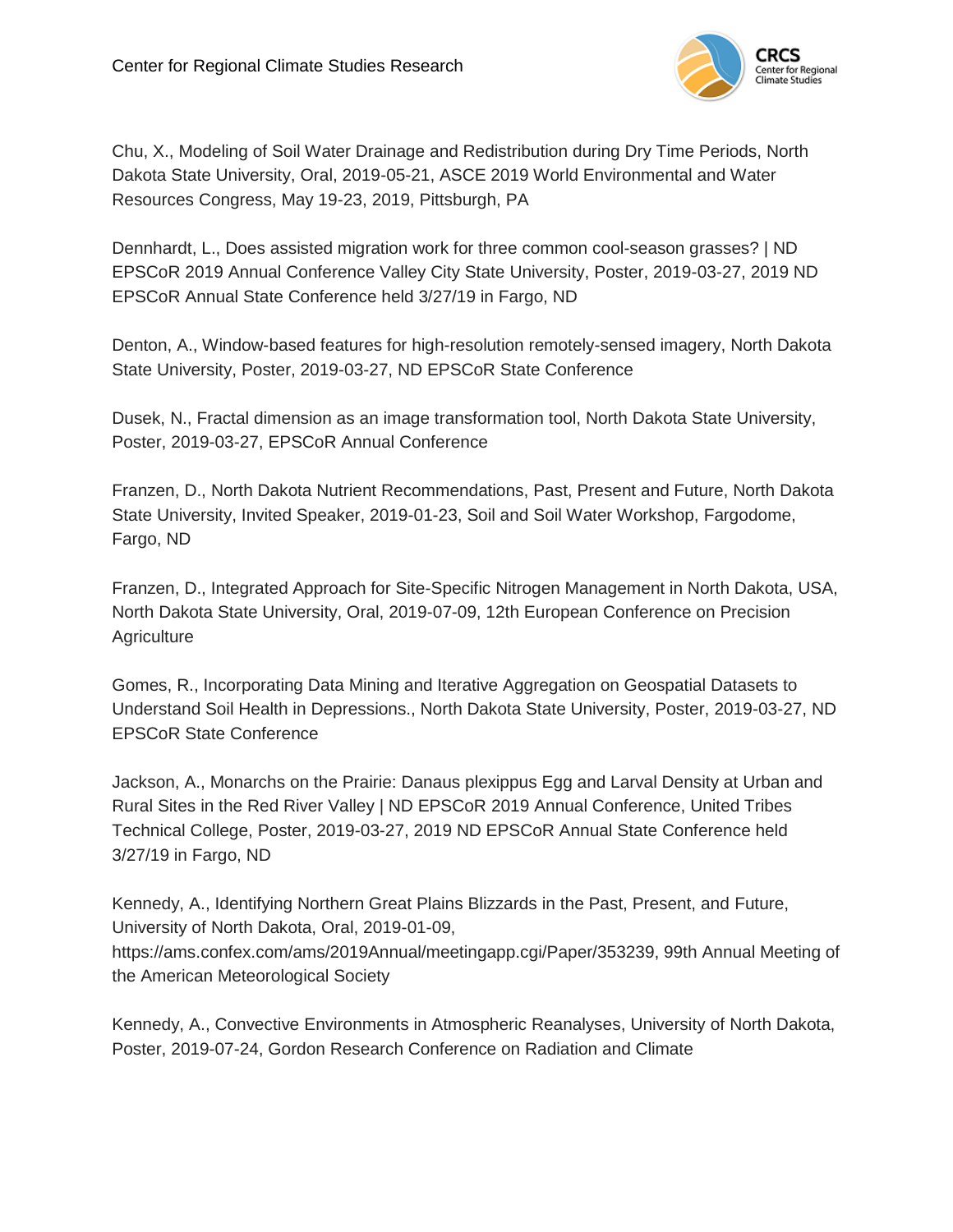

Kennedy, A., Impacts of Climate Change on Civil Infrastructure in the Red River Valley, University of North Dakota, Presentation, 2019-04-25, UND Civil Engineering Seminar Series

Kennedy, A., Initial Development for Simulating Land Surface Change Impacts on Climate in the Northern Great Plains, University of North Dakota, Oral, 2019-01-10, https://ams.confex.com/ams/2019Annual/meetingapp.cgi/Paper/354210, 99th Annual Meeting of the American Meteorological Society

Kennedy, A., Using neural networks to address questions within the atmospheric sciences, University of North Dakota, Presentation, 2019-04-26, UND Chemistry Seminar Series

Li, S., Window Based Histogram for Identifying Relationship between Soil Health and Elevation, North Dakota State University, Poster, 2019-03-27, ND EPSCoR State Conference

Loeb, N., Lucke, N., Scott, A., Winter Weather Outreach | 2019 ND EPSCoR State Conference, University of North Dakota, Poster, 2019-03-27, ND EPSCoR 2019 State Conference, Fargo, ND

Lucke, A., Scott, A., Kennedy, A., Influences of Crop Cover Change on Northern Great Plains Convection | 2019 GRC, University of North Dakota, University of North Dakota, University of North Dakota, Poster, 2019-07-24 Gordon Research Conference on Radiation and Climate

Mensch, C., Impacts of Vertical Resolution on Storm Indices in North Dakota, University of North Dakota, Poster, 2019-03-27, ND EPSCoR 2019 State Conference, Fargo, ND

Nasab, M., Impacts of Sub-daily Temperature Fluctuations on Macro-scale Snowmelt Simulations in the Missouri River Basin | ND EPSCoR 2019 Annual Conference, North Dakota State University, Poster, 2019-03-27, 2019 ND EPSCoR Annual State Conference held 3/27/19 in Fargo, ND

Nasab, M., Developing Macro-HyProS: A Macro-scale Hydrologic Processes Simulator, North Dakota State University, Oral, 2019-05-23, ASCE 2019 World Environmental and Water Resources Congress, May 19-23, 2019, Pittsburgh, PA

CRCS workshop flyer 031919

CRCS\_workshop\_032819\_HPRCC.pptx

CRCS\_workshop\_032819\_NDARB.pptx

CRCS\_workshop\_032819\_NDSCO.pptx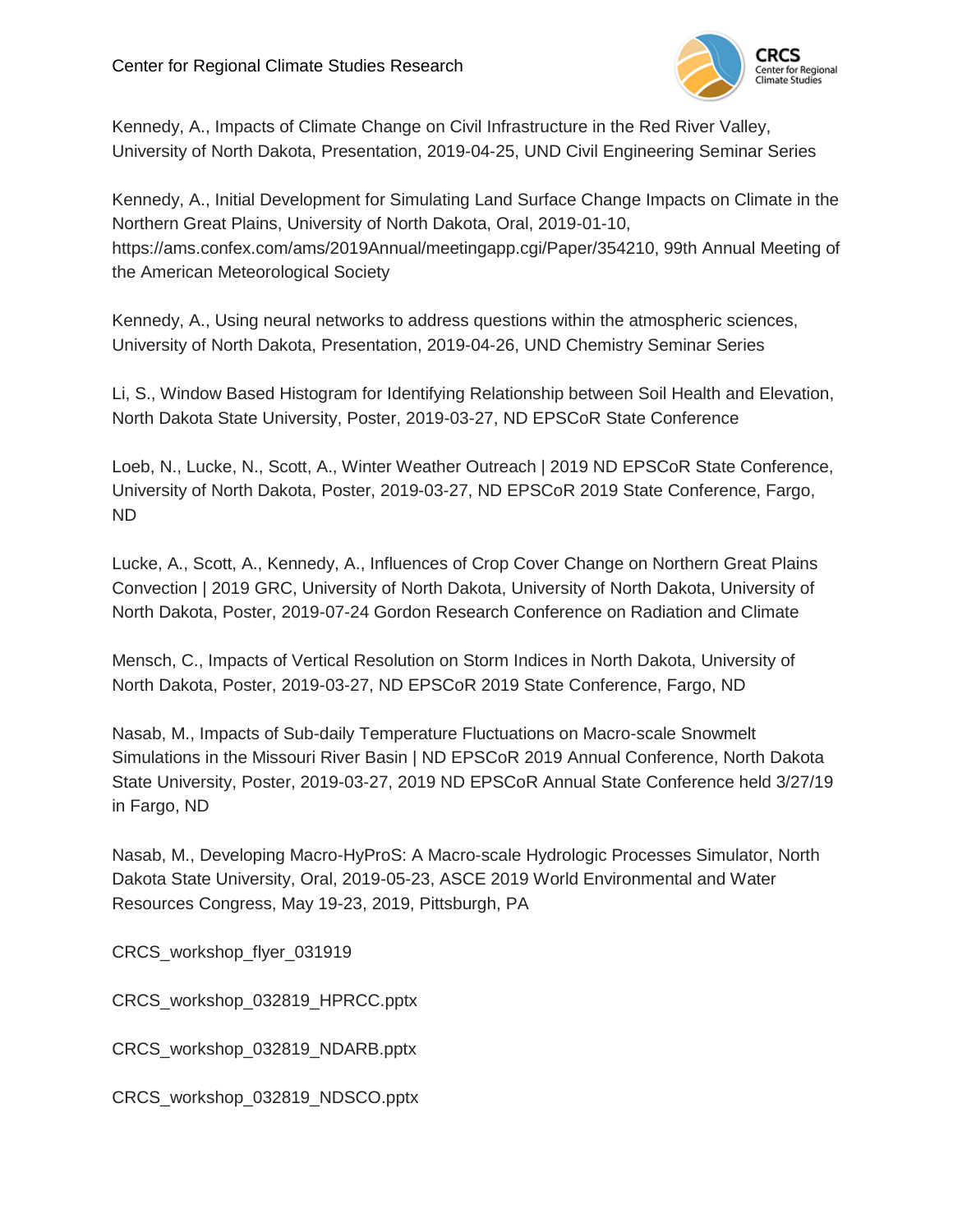

CRCS\_workshop\_032819\_NWS.pptx

CRCS\_workshop\_032819\_USDA.pptx

CRCS\_workshop\_032819\_opening.pptx

CRCS\_workshop\_032819\_radar.pptx

Roberts, D., A Multi-equation Approach to Modeling and Predicting Farmers' Aggregate Annual Acreage Allocation Decisions in North Dakota, Minnesota, and South Dakota, North Dakota State University, Presentation, 2019-03-27, 2019 ND EPSCoR State Conference

Scott, A., Kennedy, A., Using Noah-MP-Crop to study cropland impact on regional climate in the Northern Great Plains | 2019 Joint WRF and MPAS Users' Workshop, University of North Dakota, Poster, 2019-06-12, 2019 Joint WRF and MPAS Users' Workshop

Scott, A., Lucke, K., Kennedy, A., Simulating Land Surface Change Impacts on Climate in the Northern Great Plains | 2019 GRC, University of North Dakota, Poster, 2019-07-24, Gordon Research Conference on Radiation and Climate

Scott, A., Lucke, K., Simulating Land Surface Change Impacts on Weather and Climate in the Northern Great Plains | 2019 ND EPSCoR State Conference, University of North Dakota, Poster, 2019-03-27, ND EPSCoR 2019 State Conference, Fargo, ND

Shahabi, S., Effect of Wind Direction on Sea Surface Reflectance University of North Dakota Poster, 2019-03-27, ND EPSCoR 2019 State Conference, Fargo, ND

Sivertson (Larson), N., Effects of Varying Temperature on SOA Yields and Partitioning from North Dakota Crop Emissions, University of North Dakota, Poster, 2019-03-27, ND EPSCoR 2019 State Conference

Starr, J., Calculating the Impacts of Market and Policy changes on crop simulations of North Dakota's Prairie Pothole Region, University of North Dakota, Poster, 2019-03-27, 2019 ND EPSCOR State Conference

Starr, J., Evaluating the Reliability of NDVI as a Predictor of Albedo for Crop Types and Locations within the United States, University of North Dakota, Poster, 2019-03-27, ND EPSCOR 2019 State Conference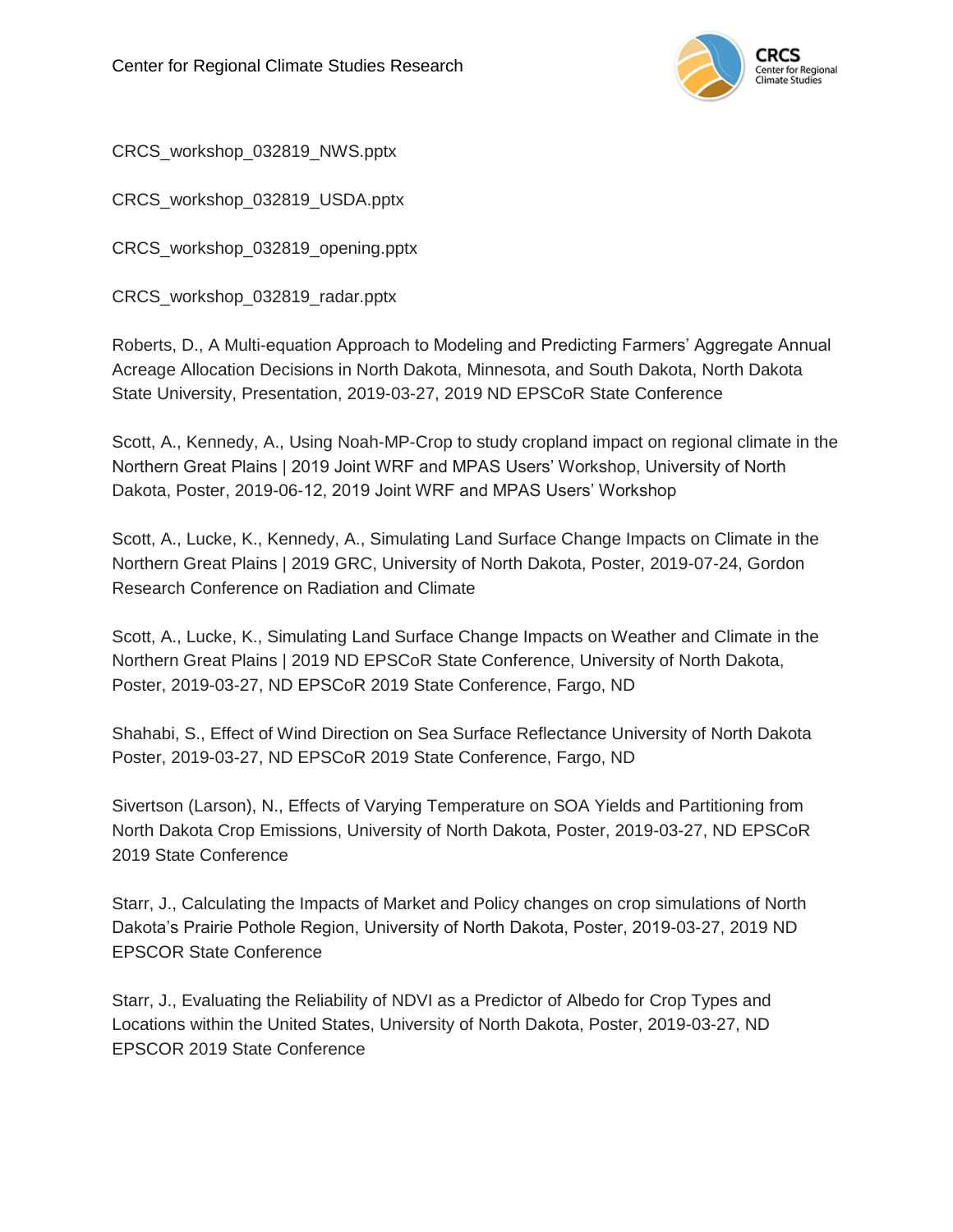

Steffan, J., Resilience of the Soil Microbial Community during CRP to Cropland Conversion: Results from a Three-Year Study in Eastern Montana, Poster, Soil Science Society of America Annual Meeting, 2019-01-07

Wang, N., A New Daily Semi-distributed Hydrologic Model for Depression Dominated Areas | ND EPSCoR 2019 Annual Conference, North Dakota State University, Poster, 2019-03-27, 2019 ND EPSCoR Annual State Conference held 3/27/19 in Fargo, ND

Zanker, J., Investigating the Impact of Atmospheric Radiation on Agricultural Practices in North Dakota, University of North Dakota, Poster, 2019-03-27, ND EPSCoR 2019 State Conference

Zeng, L., Development of a Puddle-Based Unit Oriented SWAT (SWAT-PBU) Model for Simulating Depression-Dominated Rainfall-Runoff Processes | ND EPSCoR 2019 Annual Conference, North Dakota State University, Poster, 2019-03-27, 2019 ND EPSCoR Annual State Conference held 3/27/19 in Fargo, ND

Zhang, J., Shabani, A., Evaluating the Costs between Sheyenne River Salinity Damages and Devils Lake Flooding Adaptations University of North Dakota, University of North Dakota, Poster, 2019-03-27, ND EPSCoR 2019 State Conference

Akyüz, A. (May 2018). Opportunities and Challenges of Climate Change in the Northern Plains. Paper presented at the 16th Annual Climate Prediction Applications Science Workshop (CPASW), Fargo, ND.

Bassett, L., Land Management Changes and its Effects on Soil Nutrients, North Dakota State University, Oral, 2018-04-21, Dickinson State University Celebration of Scholars: Achievements in Research, Humanities, and the Arts (Annual undergraduate research symposium)

Bassett, L., Land Management Changes and its Effects on Soil Nutrients, North Dakota State University, Poster, 2018-04-21, Dickinson State University Celebration of Scholars: Achievements in Research, Humanities, and the Arts

Bazrkar, M.H., M.T. Nasab, L. Zeng, K. Grimm, N. Wang, X. Chu, Drought Identification in Cold Climate Regions: How Can Macro-scale Hydrologic Models Assist Drought Analysis?, North Dakota State University, North Dakota State University, North Dakota State University, North Dakota State University, North Dakota State University, North Dakota State University, Oral, 2018-05-23, 16th Annual Climate Prediction Applications Science Workshop, May 22-24, 2018, Fargo, ND.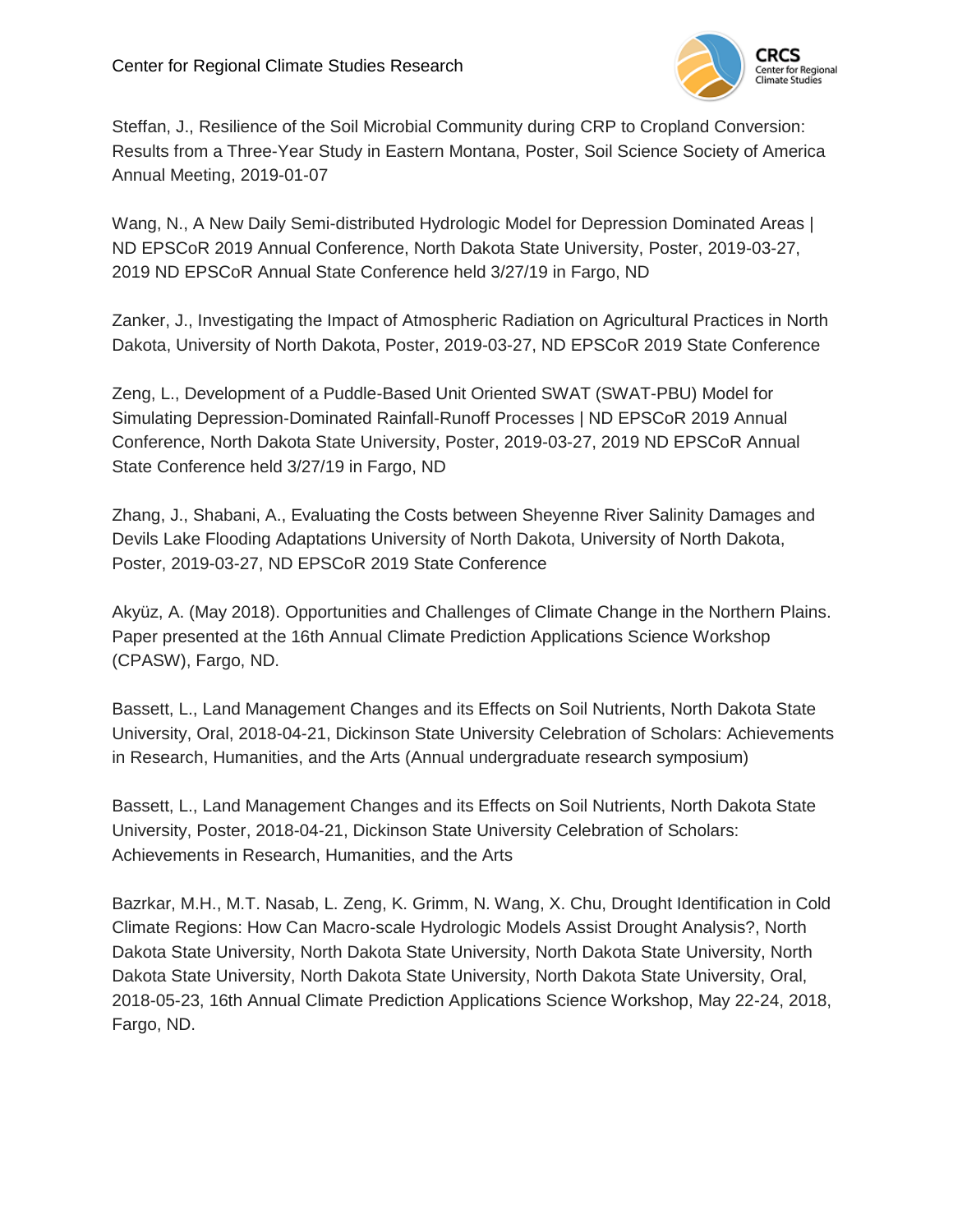

Bowman, F., CCN Activity and Particle Growth of Aging Diesel Exhaust Particles, University of North Dakota, Presentation, 2018, 2018-09-04, 2018 American Institute of Chemical Engineers (AIChE) Annual Meeting

Bowman, F., CCN Activity and Particle Growth of Aging Diesel Exhaust Particles, University of North Dakota, Poster, 2018-09-04, 10th International Aerosol Conference, St Louis, Missouri

Carson, B., Comparison of Short-Term WRF Forecasts for Heavy Smoke Event in the Northern Great Plains by Assimilating NDAWN Network Observations, University of North Dakota, Poster, 2018-04-17, ND EPSCoR 2018 State Conference

Chu, X., Water Quantity and Quality Issues in Western North Dakota: Overview and Two Case Studies, oral, Water Resources of the US Great Plains Region: Status and Future, October 24- 26, 2018, Lincoln, NE., 2018-10-25

Chu, X., M.T. Nasab, L. Zeng, K. Grimm, M.H. Bazrkar, X. Liu, N. Wang, Z. Lin, Joint Gridbased and Subbasin-based Hydrologic Modeling and Application, North Dakota State University, North Dakota State University, North Dakota State University, North Dakota State University, North Dakota State University, North Dakota State University, North Dakota State University, Oral, 2018-06-05, ASCE 2018 World Environmental and Water Resources Congress, June 3-7, 2018, Minneapolis, MN.

Fox, C., The presence of mercury in Lake Sakakawea, Nueta Hidatsa Sahnish College (Formerly known as Fort Berthold Community College), Poster, 2018-03-27, 6th Annual North Dakota Tribal College Research Symposium

Franzen, D., History of Soil Erosion and Nutrient Loss in North Dakota, North Dakota State University, Invited Speaker, 2018-12-18, Conservation Tillage Conference (CTC), Fargo, ND

Franzen, D., Soil Sampling for Precision Agriculture, North Dakota State University, Invited Speaker, 2018-05-10, Precision Ag Training for Under-served Institutions, Fort Collins, CO

Franzen, D., A. WIck, Nutrient Non-cycling by cover crops, North Dakota State University, Invited Speaker, 2018-11-28, North Dakota Ag Association Northern Ag Expo, Fargodome, Fargo, ND

Grimm, K., Chu, X., Depressional Threshold Control Proxy to Simulate Dynamic Hydrologic Connectivity in Depression-dominated Areas, North Dakota State University, North Dakota State University, Oral, 2018, 2018-06-05, ASCE 2018 World Environmental and Water Resources Congress, June 3-7, 2018, Minneapolis, MN.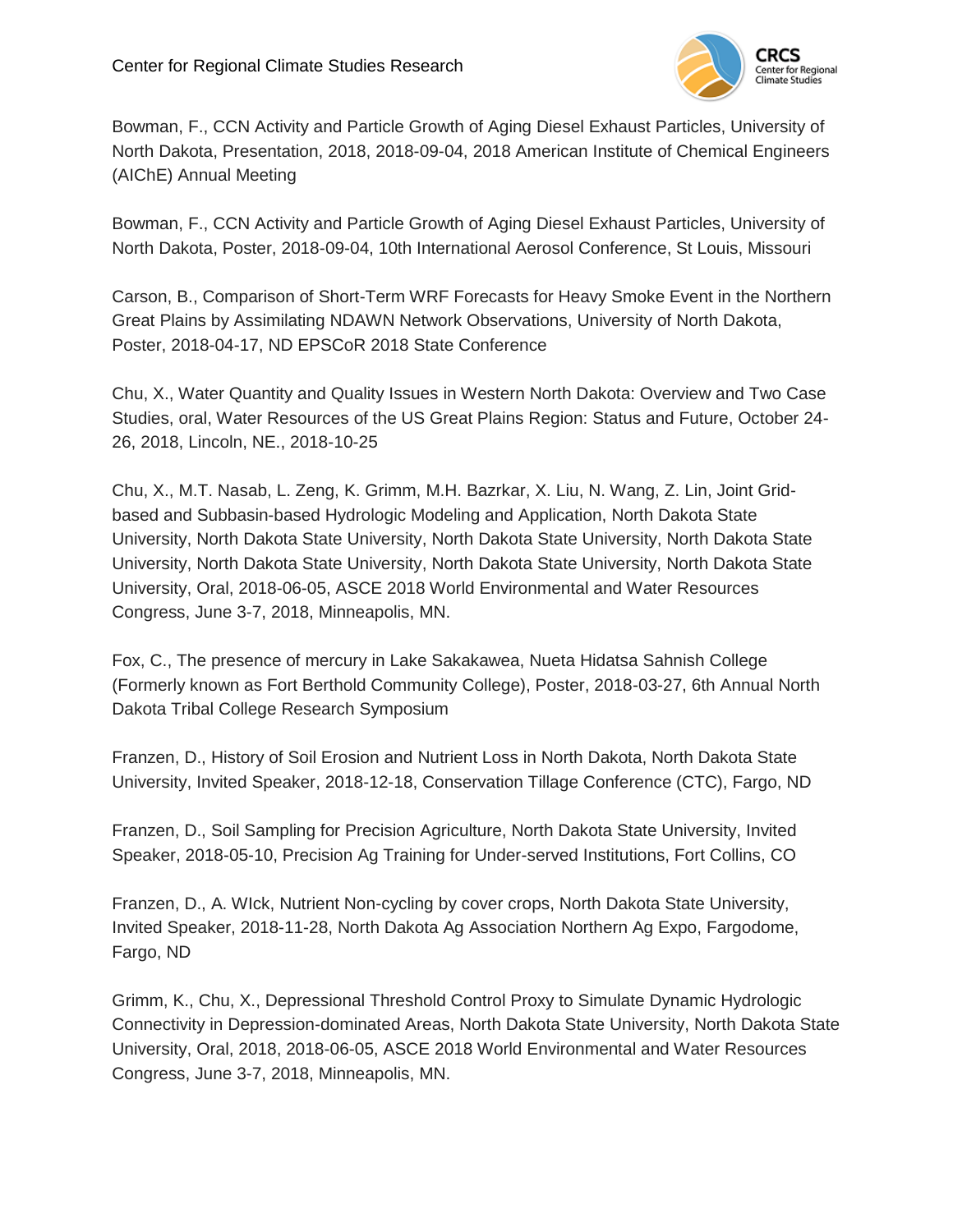

Hall, A., T. Sand-Driver, Juneberry (Amelanchier anifolia) phenology on Fort Berthold Indian Reservation, Nueta Hidatsa Sahnish College (Formerly known as Fort Berthold Community College), Poster, 2018-03-27, 6th Annual North Dakota Tribal College Research Symposium

Kennedy, A., Atmospheric Reanalyses: A tool for investigating hazardous weather events, University of North Dakota, Invited Speaker, 2018, 2018-04-05, University of Arizona Dept. of Hydrology and Atmospheric Sciences (HAS) Seminar Series

Kennedy, A., Extreme Weather of the Northern Plains: A look into the past, present, and future, University of North Dakota, Invited Speaker, 2018-05-17, 3rd District Medical Meeting. Grand Forks, ND

Kennedy, A., A. King, Hazardous Convective Environments in the North American Regional Reanalysis, University of North Dakota, University of North Dakota, Presentation, 2018, 2018- 05-22, 16th Annual Climate Prediction Applications Science Workshop (CPASW), Fargo, ND May 22-24

Kennedy, A. (May 2018). Hazardous Convective Environments in the North American Regional Reanalysis. Paper presented at the 16th Annual Climate Prediction Applications Science Workshop (CPASW), Fargo, ND.

Kennedy, A., J. Starr, A. Trellinger, A. Shabani, Making Sense of Climate Change at a Local Level, University of North Dakota, University of North Dakota, University of North Dakota, University of North Dakota, Panel, 2018-03-21, https://und.edu/orgs/writers-conference/currentconference/grand-challenges-information.cfm, Grand Challenges Symposium at the 49th UND Writers Conference

Nasab, M.T., X. Chu, Topo-statistical analyses of ponding area versus ponding storage of depression-dominated regions for macro-scale hydrologic modeling, North Dakota State University, North Dakota State University, Oral, 2018-06-05, ASCE 2018 World Environmental and Water Resources Congress, June 3-7, 2018, Minneapolis, MN.

Scott, A., A. Kennedy, Initial development for simulating land surface change impacts on climate in the Northern Plains, University of North Dakota, University of North Dakota, Poster, 2018-06- 23, Joint WRF/MPAS Users' Workshop

Shabani, A., Improving Devils Lake outlet management to reduce environmental impacts on the Sheyenne River, University of North Dakota, Poster, 2018-12-11, 2018 AGU Fall Meeting, Walter E. Washington Convention Center, Washington DC, December 10 – 14, 2018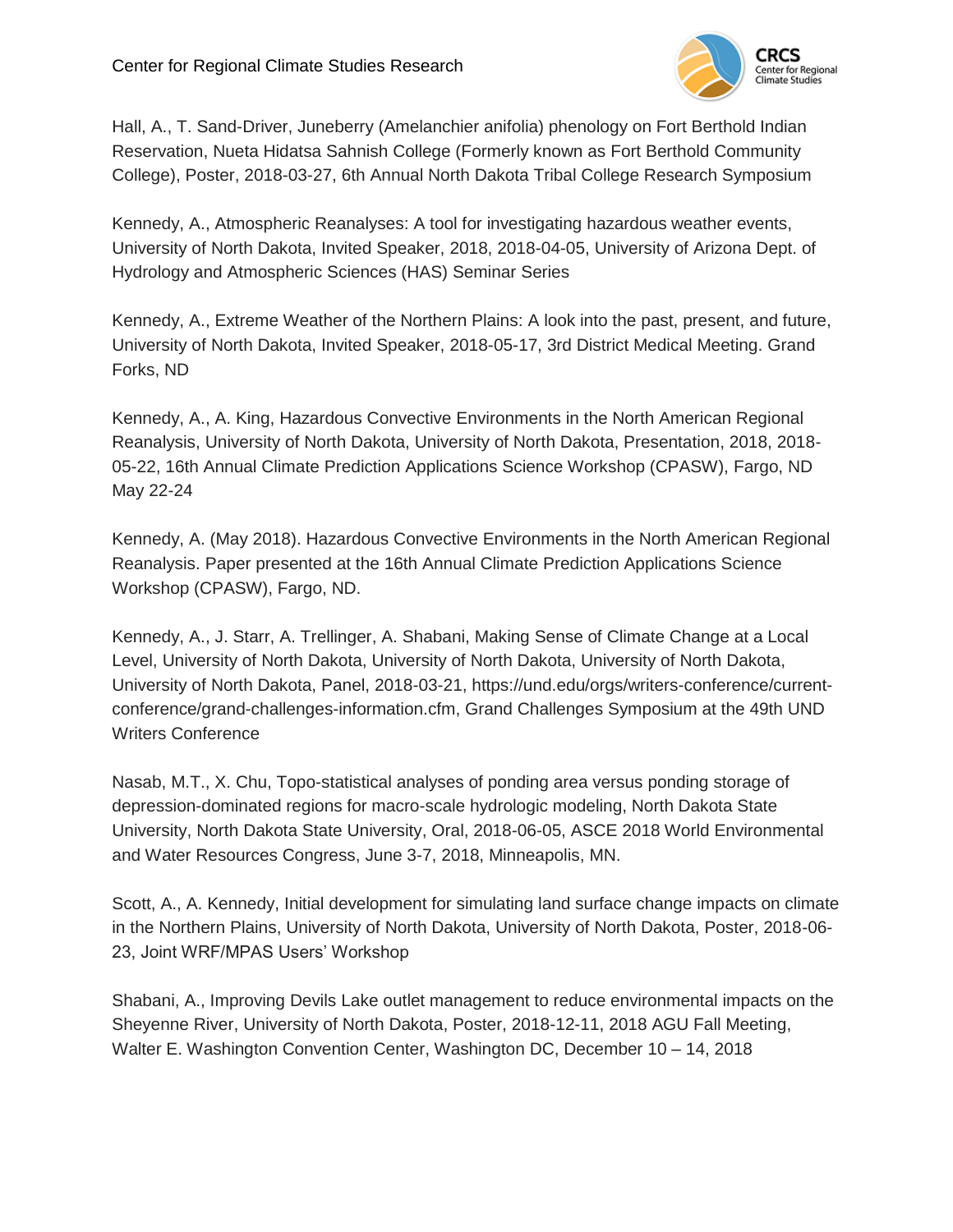

Starr, J., Adding dynamic social-economic factors to crop simulations to improve acreage and yield predictions, University of North Dakota, Poster, 2018-04-17, ND EPSCoR 2018 State **Conference** 

Starr, J., Utilizing space-borne remote sensing data to improve model parameter calibration in crop simulations, University of North Dakota, Poster, 2018-04-17, ND EPSCoR 2018 State **Conference** 

Starr, J., J.S. Reid, Measuring the Impact of Human Decision Making through Utilization of a Coupled Crop Simulation and Economic Land-Use Model , University of North Dakota, Presentation, 2018-12-12, American Geophysical Union: Fall 2018 Meeting

Steffan, J., Evaluation of Soil Microbial Community Changes Under Different Agricultural Land Uses in Eastern Montana, USA, poster, 21st World Congress of Soil Science, 2018-08-14

Trellinger, A. (May 2018). Northern Plains Blizzards in Past and Future Climates. Paper presented at the 16th Annual Climate Prediction Applications Science Workshop (CPASW), Fargo, ND.

Voigt, L., Climate change effects on pollinators, Nueta Hidatsa Sahnish College (Formerly known as Fort Berthold Community College), Poster, 2018-03-27, 6th Annual North Dakota Tribal College Research Symposium

A New Model for Rainfall-runoff Simulation in Depression Dominated Areas, North Dakota State University, North Dakota State University, Oral, 2018-06-05, ASCE 2018 World Environmental and Water Resources Congress, June 3-7, 2018, Minneapolis, MN.

Zhang, J., Water and Society: Water Resources Management and Policy in a Changing World , University of North Dakota, Poster, 2018-12-09, AGU Fall meeting Washington DC

Zheng, H., CRP or No-till? Carbon Storage in Agricultural land, a case study in Minnesota, U.S., University of North Dakota, Presentation, 2018-06-28, World Congress of Environmental and Resource Economists

Denton, A. M. and A. Roy (2017): Cluster-overlap algorithm for assessing preprocessing choices in environmental sustainability. 2017 IEEE International Conference on Big Data (Big Data), Boston, MA, pp. 4212-4220. doi: 10.1109/BigData.2017.8258447

Gallina, M. F., Obert, M. L., Ruggles, R., Burshek, K., Munch, J. A. & Juntunen, C. L. (August 2016). Factors influencing farmers' and ranchers' land-use decision making. Poster presented at the Annual Convention of the American Psychological Association, Denver, CO.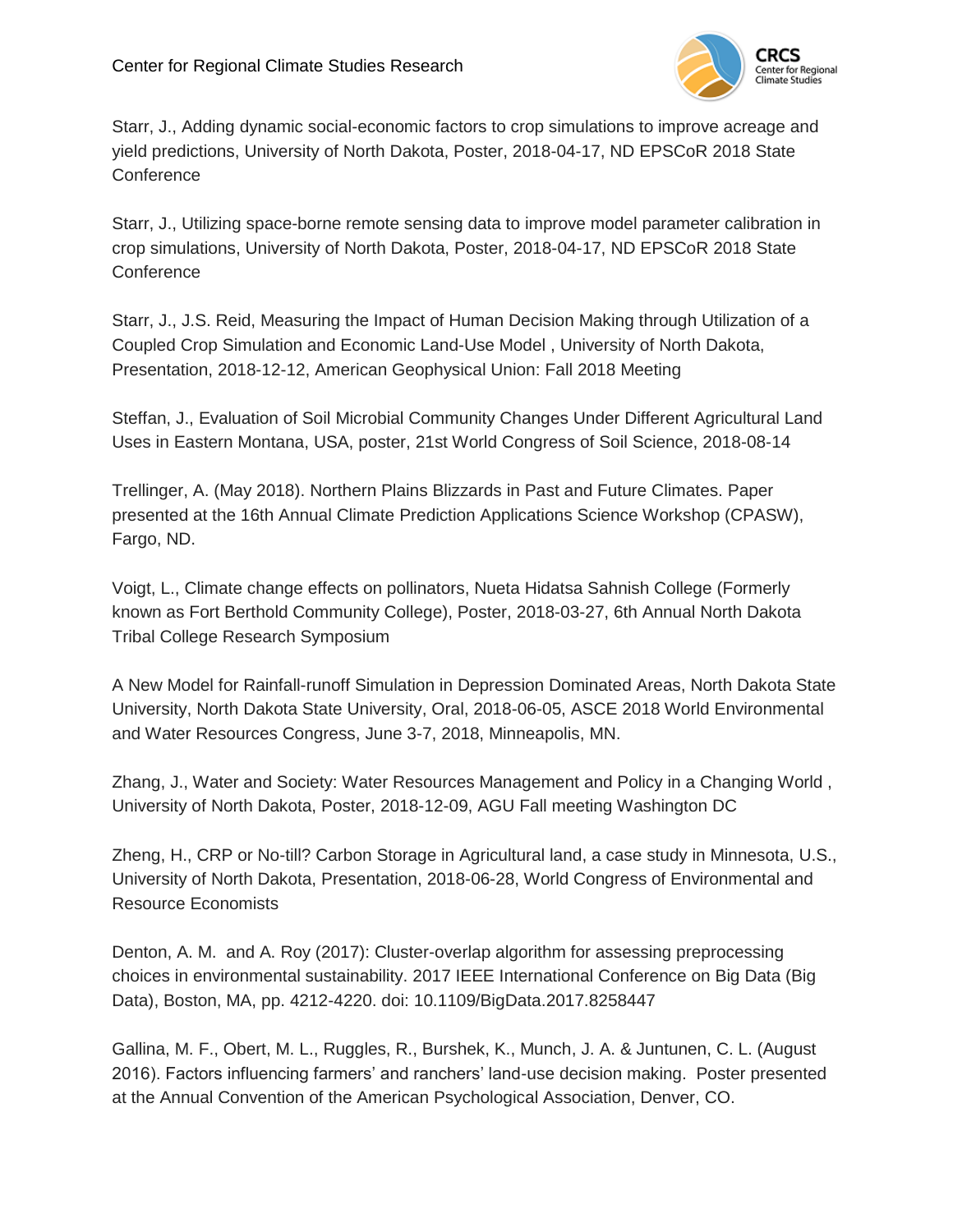

Brevik, K. M., Jean, K., Bowman, F. M., & Bowen, B. (2015, June), Impact of the You're Hired! Program on Student Attitudes and Understanding of Engineering (RTP, Strand 4) Paper presented at 2015 ASEE Annual Conference and Exposition, Seattle, Washington. 10.18260/p.24228 (view)

## **Dissertations/Thesis**

David Schwartz, Development and Validation of a Library for Iterative Window-based Processing of Geospatial Data, North Dakota State University, Center for Regional Climate Studies (CRCS), 2021-05

Bayarbat Badarch, David Roberts, Corn Yield Frontier and Technical Efficiency Measures in the Northern United States Corn Belt: Application of Stochastic Frontier Analysis and Data Envelopment Analysis, North Dakota State University, North Dakota State University, Center for Regional Climate Studies (CRCS), 2020-08

King, Austin, (2018), An Investigation of Severe Weather Environments in Atmospheric Reanalyses. M.S. Thesis, Department of Atmospheric Science, University of North Dakota

Battu, B., Denton, A., Region-based Data Mining on Agricultural Data, North Dakota State University, Thesis/Dissertation, 2019-09, https://search.proquest.com/docview/2307190752</a>

King, A., An Investigation of Severe Weather Environments in Atmospheric Reanalyses, University of North Dakota, Thesis/Dissertation, 2019-04, <a href="https://commons.und.edu/theses/2251/

Northern Great Plains Blizzards in Past and Future Climates Thesis/Dissertation Published Alexander Trellinger University of North Dakota, Published 2018-11-15 http://adsabs.harvard.edu/abs/2017AGUFM.A51K..06T

Grimm, K., Modeling of Dynamic Hydrologic Connectivity: How Do Depressions Affect the Modeling of Hydrologic Processes? 2018-11-15, North Dakota State University, https://library.ndsu.edu/ir/handle/10365/28983

Grimm, K., Modeling of Dynamic Hydrologic Connectivity: How Do Depressions Affect the Modeling of Hydrologic Processes? Ph.D. Thesis Dept of Civil and Environmental Engineering North Dakota State University https://library.ndsu.edu/ir/handle/10365/28983

Trellinger, A., Northern Great Plains Blizzards in Past and Future Climates, M.S. Thesis Dept. of Atmospheric Science, University of North Dakota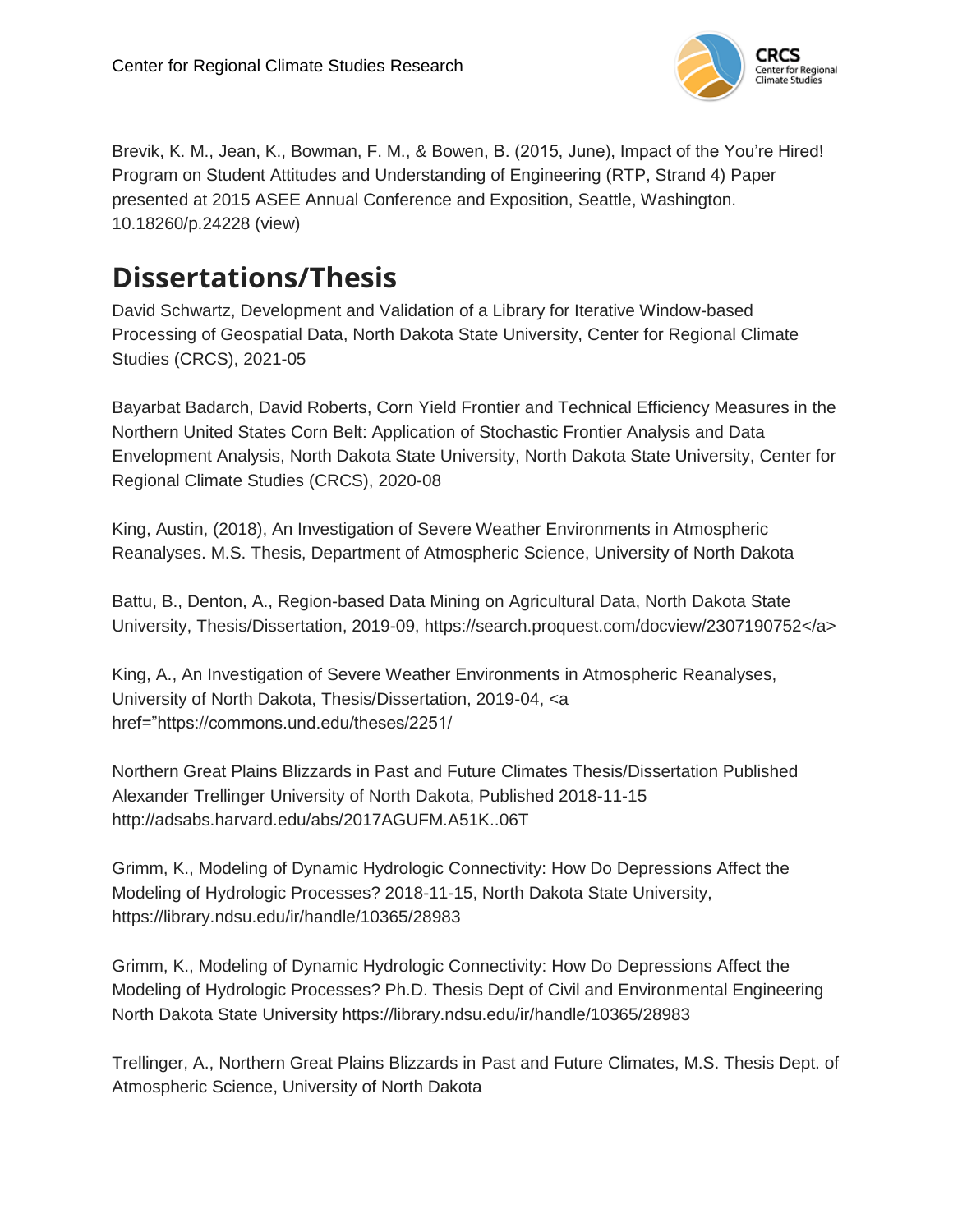

Chukwuto, H.C. (2017): Investigating Cloud Condensation Nuclei Activity and Particle Growth of Aging Diesel Exhaust Particles. M.S. Thesis. Dept. of Chemical Engineering, University of North Dakota, 127 pp.

Badu, Sadhana, 2016: Computing the yield per acre for a given field using GIS capabilities. M.S. Thesis. Dept. of Computer Science and Operations Research, North Dakota State University.

Li, Shuhang. 2016: Classification of LIDAR data using Window based techniques. M.S. Thesis. Dept. of Computer Science and Operations Research, North Dakota State University.

Roy, Arighna. 2016: Quantifying relationships between two time series data sets. M.S. Thesis. Dept. of Computer Science and Operations Research, North Dakota State University.

Battu, Babitha, 2015: Region-based data mining on agricultural data. M.S. Thesis. Dept. of Computer Science and Operations Research, North Dakota State University, 43 pp.

# **From the blog Impacts of SWAT Modeling of [Non-Point](https://und-crcs.org/2019/04/15/impacts-of-swat-modeling-of-non-point-source-pollution-in-depression-dominated-basins-under-varying-hydroclimatic-conditions/) Source Pollution in [Depression-Dominated](https://und-crcs.org/2019/04/15/impacts-of-swat-modeling-of-non-point-source-pollution-in-depression-dominated-basins-under-varying-hydroclimatic-conditions/) Basins under Varying [Hydroclimatic](https://und-crcs.org/2019/04/15/impacts-of-swat-modeling-of-non-point-source-pollution-in-depression-dominated-basins-under-varying-hydroclimatic-conditions/) Conditions**

By Jenna Peneueta-Snyder A leading cause of water quality issues is nonpoint source pollution (NPS) caused by agricultural practices and run off. Current models may not be able to adequately analyze these areas because depressiondominated basin areas are most vulnerable to NPS pollution. SWAT Modeling of Non-Point Source Pollution in Depression-Dominated Basins under Varying Hydroclimatic […]

Read [more](https://und-crcs.org/2019/04/15/impacts-of-swat-modeling-of-non-point-source-pollution-in-depression-dominated-basins-under-varying-hydroclimatic-conditions/)

# **Hopped up on [Nanoscience](https://und-crcs.org/2019/03/26/hopped-up-on-nanoscience/)**

By Ashley Rone Nanotechnology is an important part of biology, chemistry, physics, and engineering. This type of technology relies on controlling matter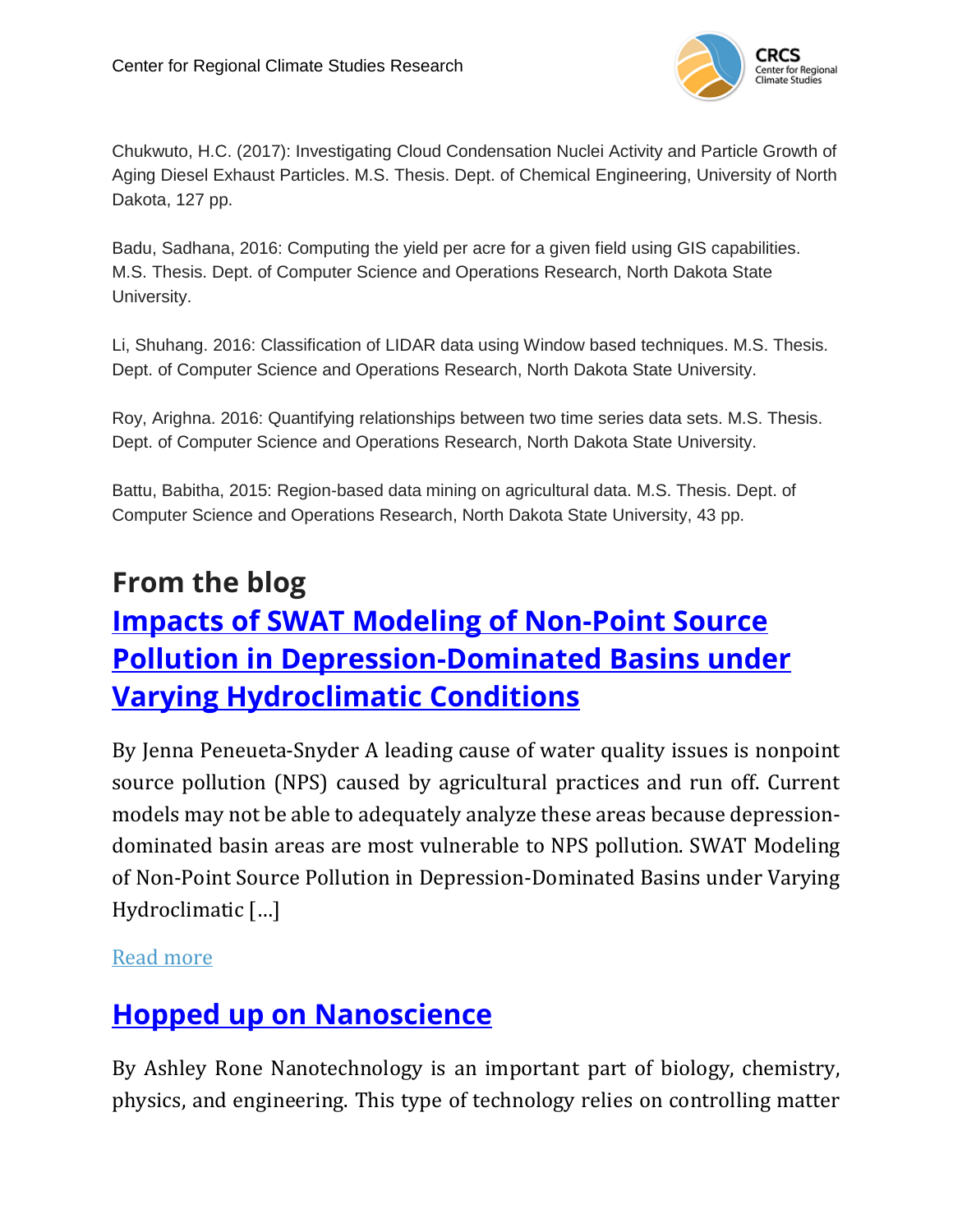

on an atomic, molecular, and supramolecular scale. A particle is considered a nanoparticle if its dimensions are less than 100 nanometers in size which means they are not visible to the naked eye. […]

#### Read [more](https://und-crcs.org/2019/03/26/hopped-up-on-nanoscience/)

### **[Northern](https://und-crcs.org/2019/03/07/3894/) Great Plains Blizzards**

By Jenna Peneueta-Snyder North Dakota is the reported blizzard capital of the United States. With global temperatures on the rise, what does this mean for the future of potential blizzards in the Northern Great Plains? Dr. Aaron Kennedy, CRCS co-lead and Assistant Professor of Atmospheric Sciences at UND, presented, "Identifying Northern Great Plains Blizzards in […]

#### Read [more](https://und-crcs.org/2019/03/07/3894/)

### **Wetland Loss can Impact [Long-term](https://und-crcs.org/2019/03/01/wetland-loss-can-impact-long-term-flood-risks/) Flood Risks**

By: Ashley Rone Wetlands are a crucial part of the natural environment that provide a habitat to animals and plants, improve water quality, and reduce flood potential. The loss of wetlands changes stream and river chemistry and can alter the way ecosystems function. The decrease in water leads to an increase in pollutants that are […]

#### Read [more](https://und-crcs.org/2019/03/01/wetland-loss-can-impact-long-term-flood-risks/)

### **[Hopped](https://und-crcs.org/2019/02/25/hopped-up-on-science/) up on Science**

By Jenna Peneueta-Snyder Hopped up on Science is a monthly STEM café organized by Dr. Aaron Kennedy, CRCS co-lead and Assistant Professor of Atmospheric Sciences at UND. Hosted by Half Brothers Brewing Company in downtown Grand Forks, the cafés meet during the academic year and feature presenters from various disciplines. This gives the community a […]

#### Read [more](https://und-crcs.org/2019/02/25/hopped-up-on-science/)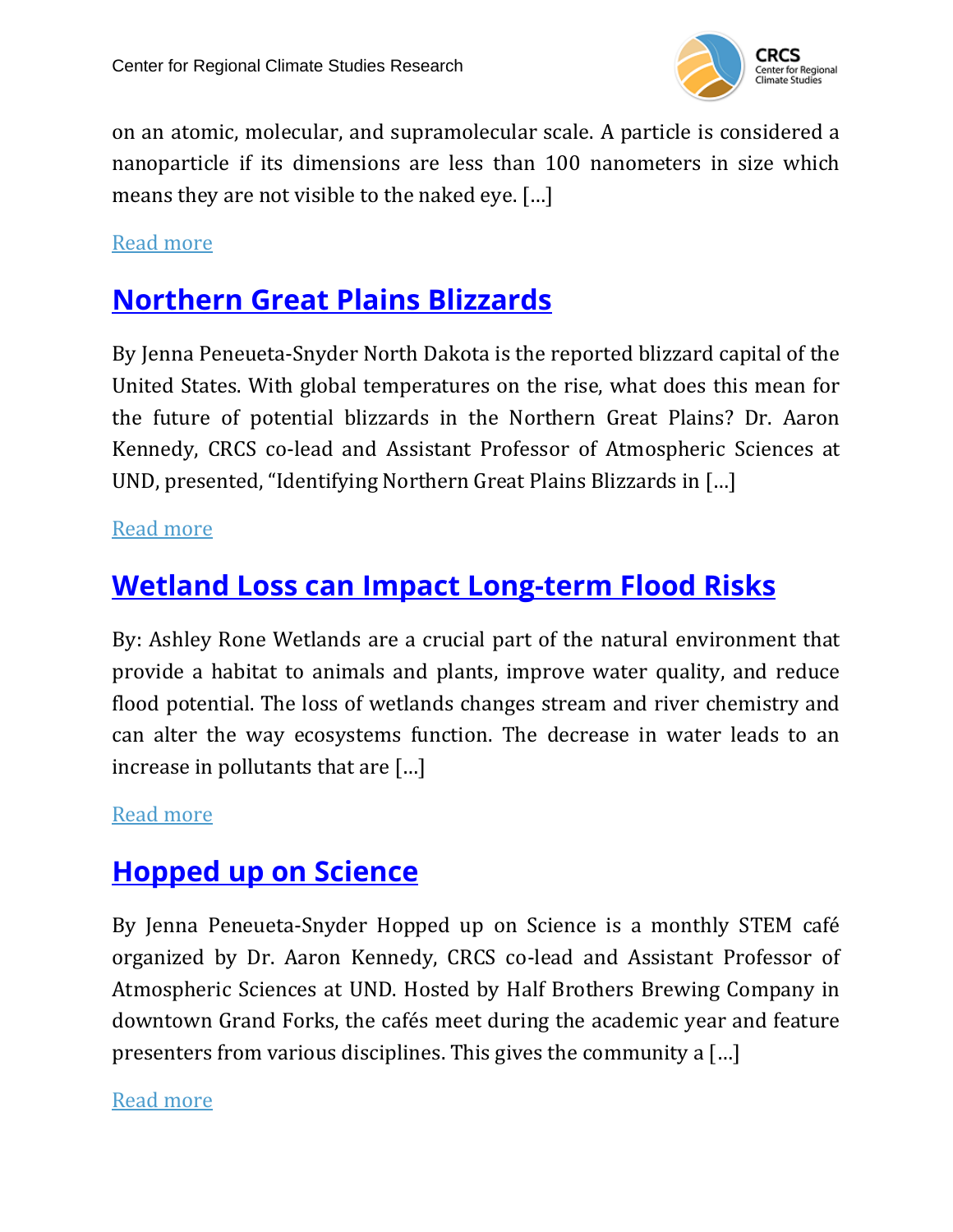

# **Impacts of Sub-daily [Temperature](https://und-crcs.org/2019/02/15/impacts-of-sub-daily-temperature-variations-around-the-freezing-temperature-on-a-hydrological-model-using-macro-scale-snowmelt-simulations/) Variations around the Freezing [Temperature](https://und-crcs.org/2019/02/15/impacts-of-sub-daily-temperature-variations-around-the-freezing-temperature-on-a-hydrological-model-using-macro-scale-snowmelt-simulations/) on A Hydrological Model using [Macro-scale](https://und-crcs.org/2019/02/15/impacts-of-sub-daily-temperature-variations-around-the-freezing-temperature-on-a-hydrological-model-using-macro-scale-snowmelt-simulations/) Snowmelt Simulations**

By Ashley Rone Water supply research predictions are essential for agriculture, recreational, and environmental tasks in North Dakota. North Dakota's unique climate is important for water security research conducted on snowmelt fluctuations in freezing temperatures. The information collected from macrohydrological models helps identify dependable water supplies in the state and other similar geographical regions. North […]

#### Read [more](https://und-crcs.org/2019/02/15/impacts-of-sub-daily-temperature-variations-around-the-freezing-temperature-on-a-hydrological-model-using-macro-scale-snowmelt-simulations/)

## **The [Importance](https://und-crcs.org/2019/02/12/the-importance-of-shelterbelt-density/) of Shelterbelt Density**

By Jenna Peneueta-Snyder Shelterbelts are vital to retaining soil nutrients and reducing wind caused erosion. For communities dependent upon agriculture, a decline in shelterbelt density can mean a decline in healthy soil and crops. During the 1930's much of the land in the Great Plains had been cleared and converted for agricultural purposes. The excessive […]

#### Read [more](https://und-crcs.org/2019/02/12/the-importance-of-shelterbelt-density/)

### **The Value of [Partnerships](https://und-crcs.org/2019/02/01/the-value-of-partnerships/)**

By Jenna Peneueta-Snyder, Ashley Rone Interdisciplinary collaborations through the Center for Regional Climate Studies (CRCS) are key for the expansion of research at North Dakota universities and colleges. These collaborations have lead to some very successful projects and working relationships within the CRCS. The research partnerships that have developed incorporate various disciplines such as agriculture, […]

Read [more](https://und-crcs.org/2019/02/01/the-value-of-partnerships/)